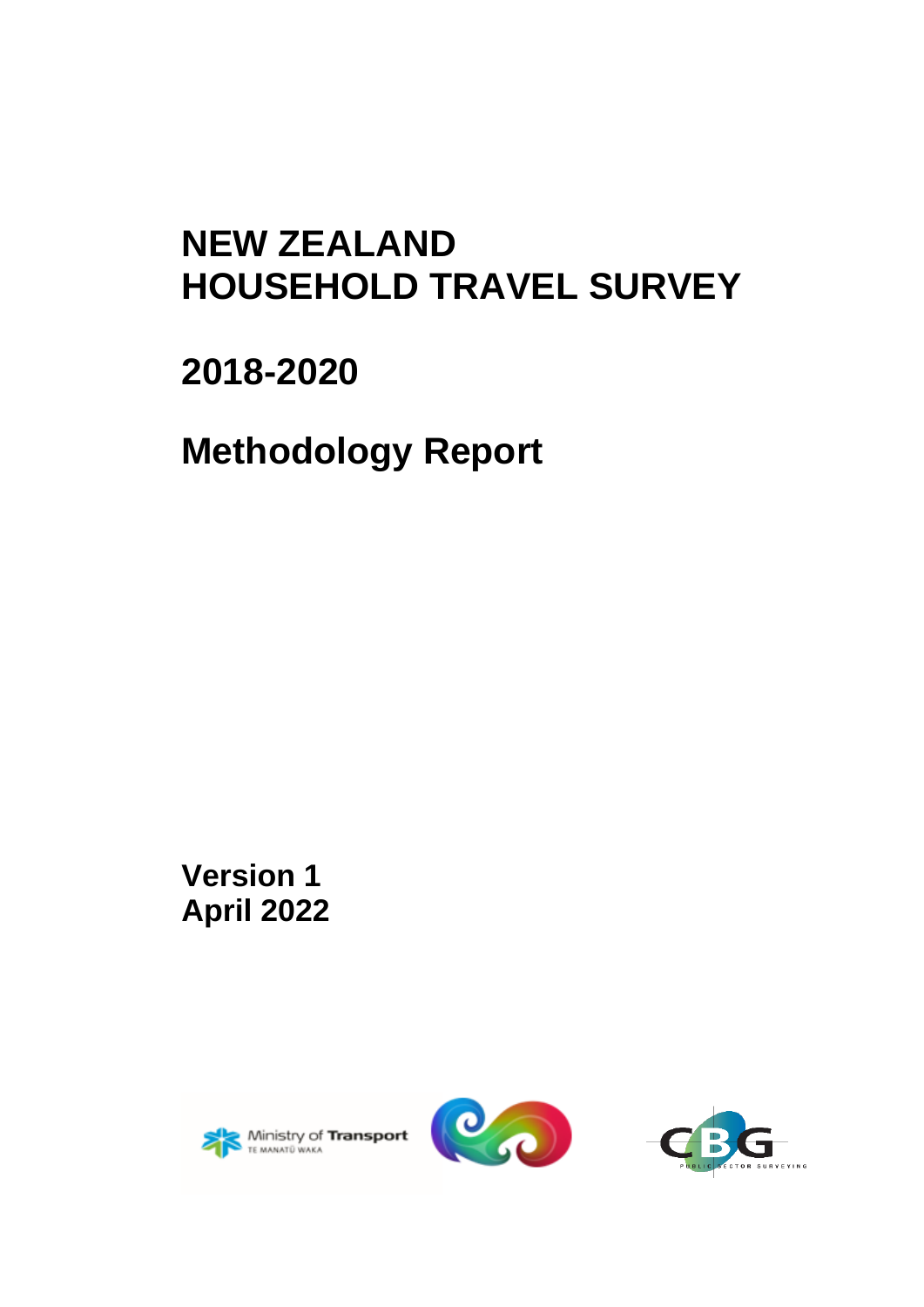## **Disclaimer**

All reasonable endeavours are made to ensure the accuracy of the information in this report. However, the information is provided without warranties of any kind including accuracy, completeness, timeliness or fitness for any particular purpose.

The Ministry of Transport excludes liability for any loss, damage or expense, direct or indirect, and however caused, whether through negligence or otherwise, resulting from any person or organisation's use of, or reliance on, the information provided in this report. Under the terms of the Creative Commons Attribution 4.0 International (BY) licence, this document, and the information contained within it, can be copied, distributed, adapted and otherwise used provided that –

- $\blacktriangleright$  the Ministry of Transport is attributed as the source of the material
- $\blacktriangleright$  the material is not misrepresented or distorted through selective use of the material
- $\triangleright$  images contained in the material are not copied

The terms of the Ministry's [Copyright and disclaimer](https://www.transport.govt.nz/footer/disclaimer/) apply.

### **Additional information**

For more information about the background to the survey see the Ministry of Transport website at [www.transport.govt.nz/travelsurvey/](http://www.transport.govt.nz/travelsurvey/)

Enquires relating to the household travel survey may be directed to the Ministry of Transport, PO Box 3175, Wellington, or by email on [info@transport.govt.nz](mailto:info@transport.govt.nz) or [travelsurvey@transport.govt.nz](mailto:travelsurvey@transport.govt.nz) .

#### **Citation**

Ministry of Transport. (2022). New Zealand Household Travel Survey 2018-2020 Methodology Report. Wellington: Ministry of Transport.

Published in April 2022 by the Ministry of Transport, PO Box 3175, Wellington 6140, New Zealand

ISBN 978-1-99-002810-6

This document is available at [www.transport.govt.nz](http://www.transport.govt.nz/)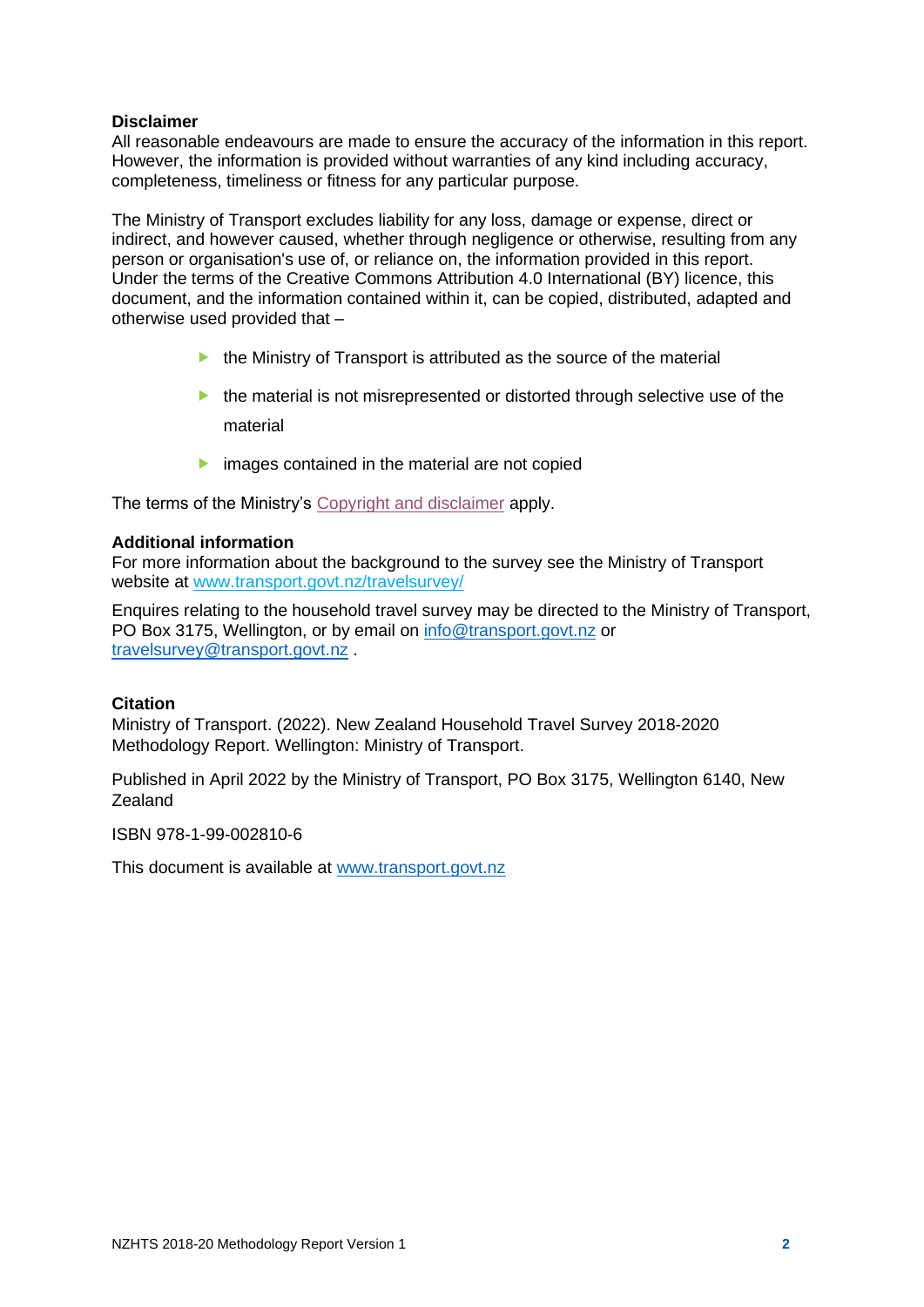## **Contents**

## **Tables**

## **Figures**

<span id="page-2-0"></span>

| Figure 1: Percentage of people who did not travel on given survey day, by survey year.  20 |  |
|--------------------------------------------------------------------------------------------|--|
|                                                                                            |  |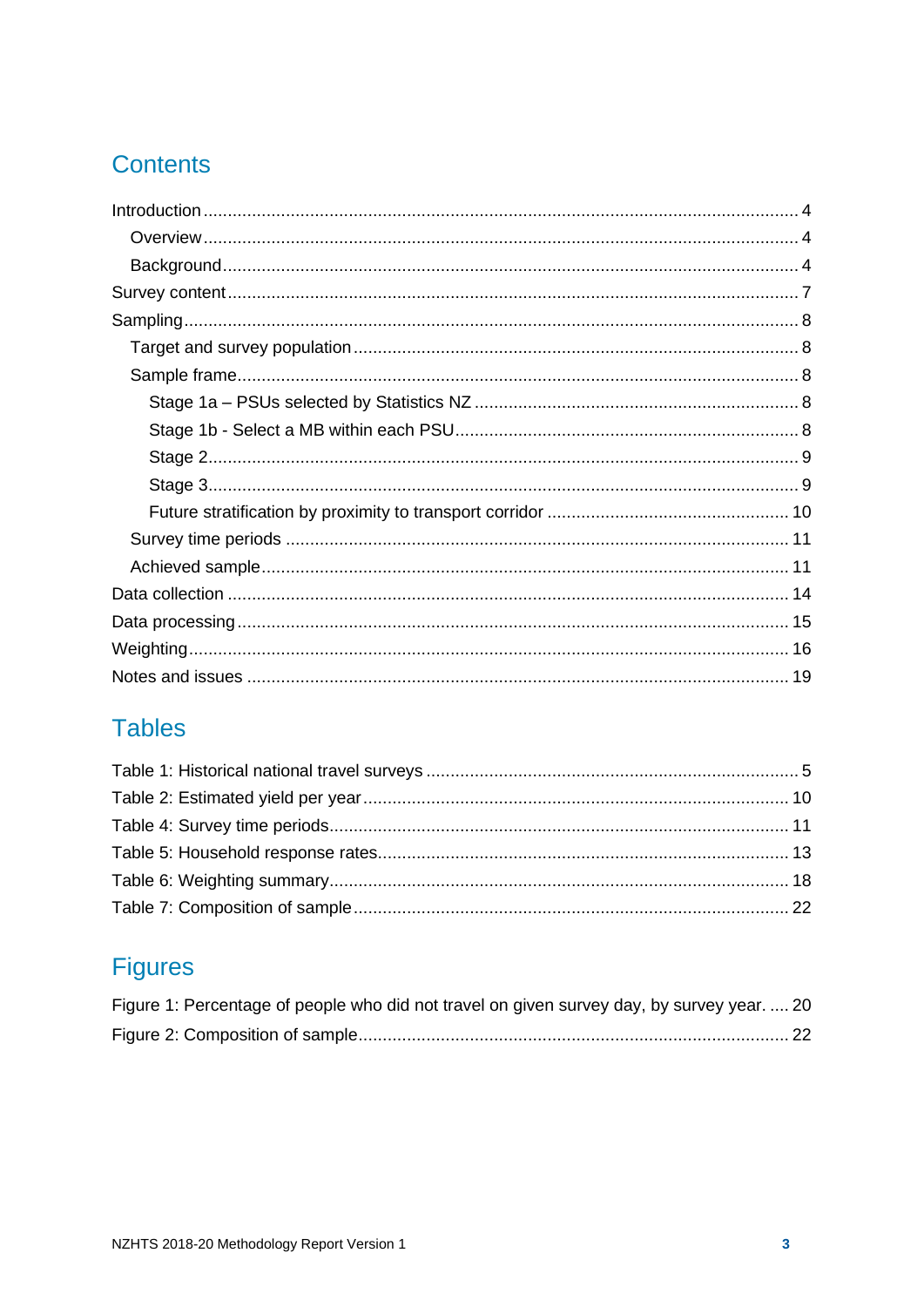## **Introduction**

## <span id="page-3-0"></span>**Overview**

The New Zealand Household Travel Survey (NZHTS) collects information about day-to-day travel in New Zealand – such as, how, where and when we travel. The results provide a picture of the travel patterns and choices of all types of people. The survey is used by a range of stakeholders for developing transport policy including road safety, public transport, walking and cycling.

Historically this has been done through a national travel survey, measuring the travel of New Zealanders by collecting 2 days of travel data for everyone in randomly selected households (1989/90, 1997/98 and continuously between 2003 and 2014).

In 2015, the survey changed methodology from a traditional 2-day personal interviewerbased survey, to a 7-day online survey with the option of using a GPS logger (NZHTS GPS7). In 2018, in response to respondent feedback, data collection was reduced back to 2 days, but kept the option of a GPS logger (NZHTS GPS2).

This document describes the methodology used to deliver the 2018-2020 iteration of the survey. This includes the sample selection, the questionnaires that were administered, data collection and data cleaning processes, and the calculation of weights included in the final datasets. A final section provides some notes on differences between the current survey and historical survey and other issues encountered, such as interruptions caused by COVID-19 lockdowns.

## <span id="page-3-1"></span>**Background**

The Ministry provides advice to Government on issues across the whole of the transport system, and the regulatory framework that supports it. It is focused on developing a transport system that maximises economic and social benefits for New Zealand and minimises harm. To do this, we must have a good base knowledge of the transport sector. We also need to understand the future drivers for transport and their implications for Government policy and investment decisions.

The purpose of the Travel Survey is to understand who is travelling in New Zealand as well as when, why, where and how they are travelling. This provides an evidence base to inform central government, local government, academia and elsewhere about travel and the impacts of transport policies.

Examples of areas of interest include:

- exposure rates for relative safety risks
- changes in kilometres travelled, by vehicle, amongst different groups of New Zealanders and for different travel purposes
- cycling and walking patterns
- measuring changing travel patterns nationally and across different geographic areas and demographic groups

There have been numerous national travel surveys over the years. Details of the national surveys are shown in [Table 1.](#page-4-0)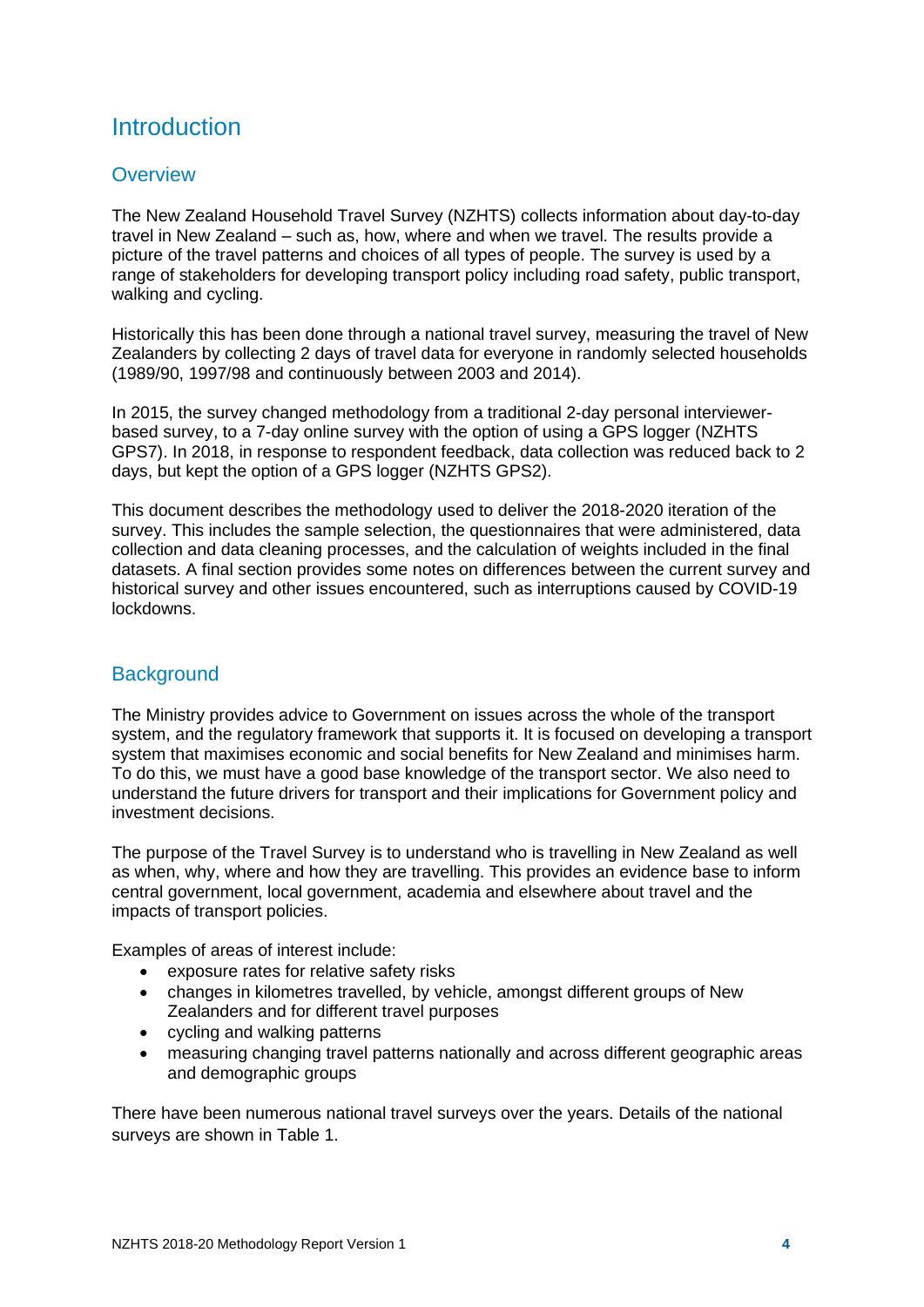<span id="page-4-0"></span>

|                        |                             | <b>Sample</b>     |               |  |  |  |
|------------------------|-----------------------------|-------------------|---------------|--|--|--|
| <b>Survey</b>          | <b>Time period</b>          | <b>Households</b> | <b>People</b> |  |  |  |
| 1989/90                | July 1989 - June 1990       | 3,102             | 7,913         |  |  |  |
|                        |                             |                   |               |  |  |  |
| 1997/98                | July 1997 - June 1998       | 5,367             | 14,251        |  |  |  |
|                        |                             |                   |               |  |  |  |
| 2003/2004              | July 2003 - June 2004       | 1,382             | 3,365         |  |  |  |
| 2004/2005              | July 2004 - June 2005       | 1,405             | 3,431         |  |  |  |
| 2005/2006              | July 2005 - June 2006       | 1,491             | 3,723         |  |  |  |
| 2006/2007              | July 2006 - June 2007       | 1,439             | 3,539         |  |  |  |
| 2007/2008              | July 2007 - June 2008       | 1,378             | 3,473         |  |  |  |
| 2008/2009              | July 2008 - June 2009       | 3,149             | 7,940         |  |  |  |
| 2009/2010              | July 2009 - June 2010       | 3,430             | 8,840         |  |  |  |
| 2010/2011              | July 2010 - June 2011       | 3,457             | 8,794         |  |  |  |
| 2011/2012              | July 2011 - June 2012       | 3,321             | 8,585         |  |  |  |
| 2012/2013              | July 2012 - June 2013       | 3,273             | 8,300         |  |  |  |
| 2013/2014              | July 2013 - June 2014       | 3,194             | 7,966         |  |  |  |
|                        |                             |                   |               |  |  |  |
| 2015/2016              | October 2015 - October 2016 | 1,531             | 3,230         |  |  |  |
| 2016/2017              | November 2016 - June 2017   | 1,355             | 2,473         |  |  |  |
| 2017/2018              | July 2017 - June 2018       | 1,258             | 2,564         |  |  |  |
|                        |                             |                   |               |  |  |  |
| 2018/20191             | July 2018 - July 2019       | 2,553             | 5,432         |  |  |  |
| 2019/2020 <sup>2</sup> | July 2019 - March 2020      | 2,194             | 4,797         |  |  |  |

From 1989-2014 the historical surveys were conducted using face-to-face interviews, based on 2 days of travel. Further information from these surveys is available from <http://www.transport.govt.nz/travelsurvey/>

In 2014, a pilot was conducted, testing GPS devices, online diaries and smartphones as an alternative method of data collection. At that time, the pilot demonstrated some difficulties with collecting information using smartphone apps but there were potential options for improving data collection as technology advances.

A 2014 review identified core household travel data requirements, after which the Ministry invited companies to participate in a competitive dialogue process as a precursor to delivering a new survey.

Ministry requirements for the new survey included:

- using new technology to survey people more efficiently
- the option of a panel survey approach that would allow the Ministry to expand its evidence base through additional surveying

<sup>1</sup> 2018/2019 sample included expansions in Auckland and Tauranga

<sup>2</sup> 2019/2020 sample included expansions in Wellington and Waikato but was also cut short due to COVID-19 restrictions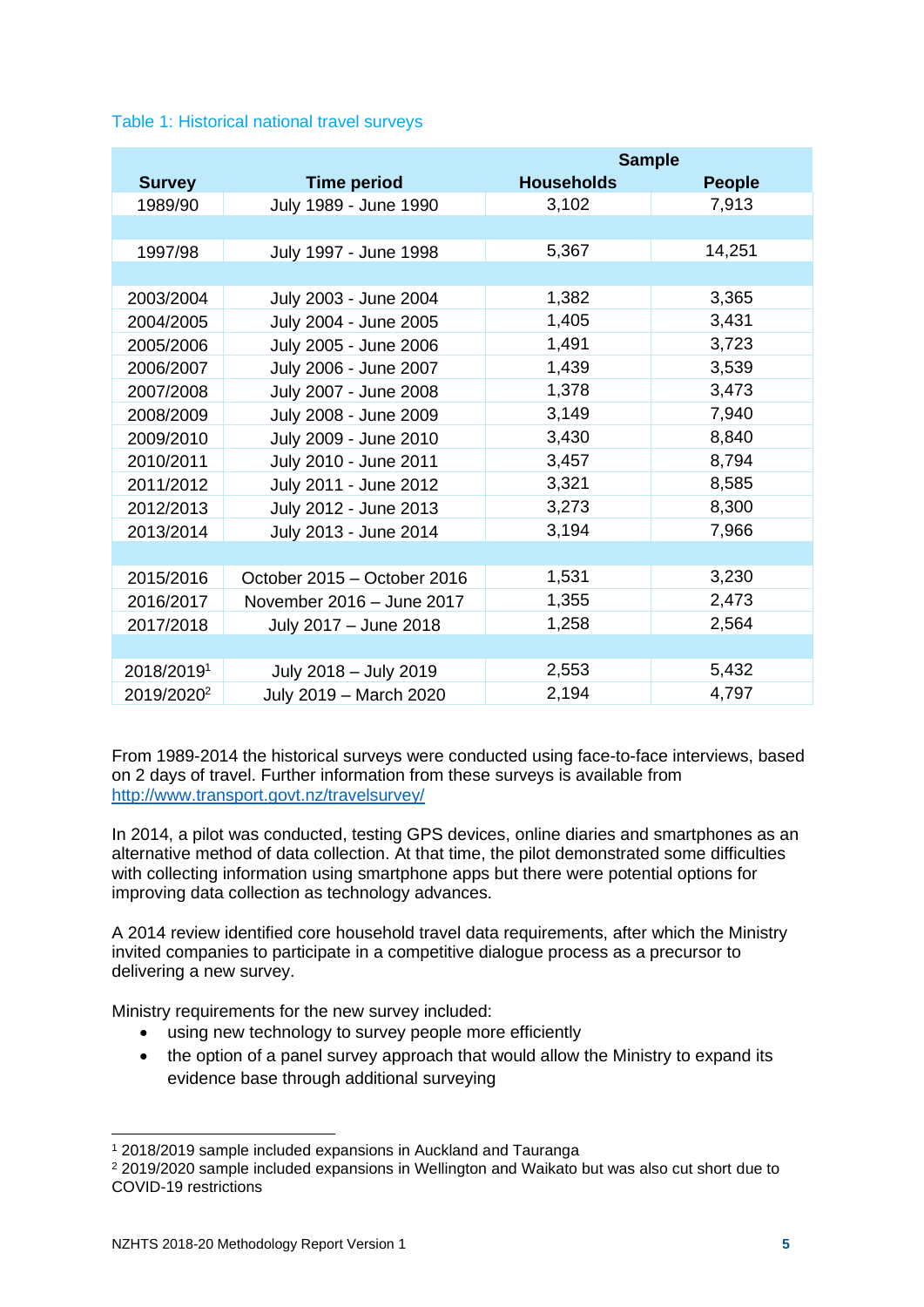- a new operating model where the supplier undertook most of the data cleaning and analysis work
- an ability to expand the survey through additional samples purchased by local government.

The chosen supplier was also offered the chance to innovate throughout the life of the contract, allowing for the investigation of new technologies and potential cost savings.

From an initially open pool, a select few suppliers participated in a formal competitive dialogue process which included:

- discussing in detail the needs of the Ministry of Transport and refining the requirements.
- sharing the refined requirements with all invited suppliers, and
- identifying and developing potential solutions with each invited supplier.

As a result, CBG Public Sector Surveying (CBG) was awarded the contract.

The resulting NZHTS GPS7 which was delivered between 2015 and 2018 differed from earlier surveys in some key respects:

- The survey collected 7 consecutive days of travel from all household members
- GPS devices were issued to respondents if they agreed to use them
- Respondents had the option to self-code their travel using a website showing GPS tracks as a prompt
- A fresh sample of meshblocks (MBs) was drawn each year, based on primary sampling units (PSUs) supplied by Statistics NZ<sup>3</sup>

Some questions from previous surveys were removed (e.g. alcohol use) and sections on mobility difficulty and air travel were added.

Initial experiences from the first 2 years in the field found a lower fully completed household rate (40 percent) and a correspondingly higher partial completion rate (where at least 1 person in the household fully completed the 7 days, but not everyone, 22 percent) compared to the historical 2 day survey (67 percent fully completing, 2 percent partially completing).

The online access required excessive manual support, with over 70 percent of people requiring phone assistance to complete the survey at some point during the survey. This ranged from resetting forgotten passwords, to complete phone assistance/interviewing being required to fill in the travel diary. More detailed follow-up monitoring in the 3rd survey year found that only 41 percent of trips were self-completed online, with the rest done over the phone with an interviewer. Usage of the GPS units themselves was high, with 88 percent of those eligible (aged 12 years and over) using a GPS logger on at least one of their travel days. On any given survey day, about 77 percent of trips legs recorded have trip data from a GPS unit.

During the 3<sup>rd</sup> survey year, CBG piloted variations to the survey methodology and as a result, the decision was made to revert back to a 2-day travel diary, with face-to-face interviews for the 4th survey year (July 2018 –June 2019). Certain core features of the survey were retained. Sampling continued using an address-based sample frame, with face-to-face recruitment. All participants aged 12 years and over continued to be given the option of carrying a GPS unit which could act as a memory jogger. Personal face-to-face interviews

<sup>3</sup> More information about meshblocks is available from

[http://archive.stats.govt.nz/methods/classifications-and-standards/classification-related-stats](http://archive.stats.govt.nz/methods/classifications-and-standards/classification-related-stats-standards/meshblock/definition.aspx)[standards/meshblock/definition.aspx](http://archive.stats.govt.nz/methods/classifications-and-standards/classification-related-stats-standards/meshblock/definition.aspx)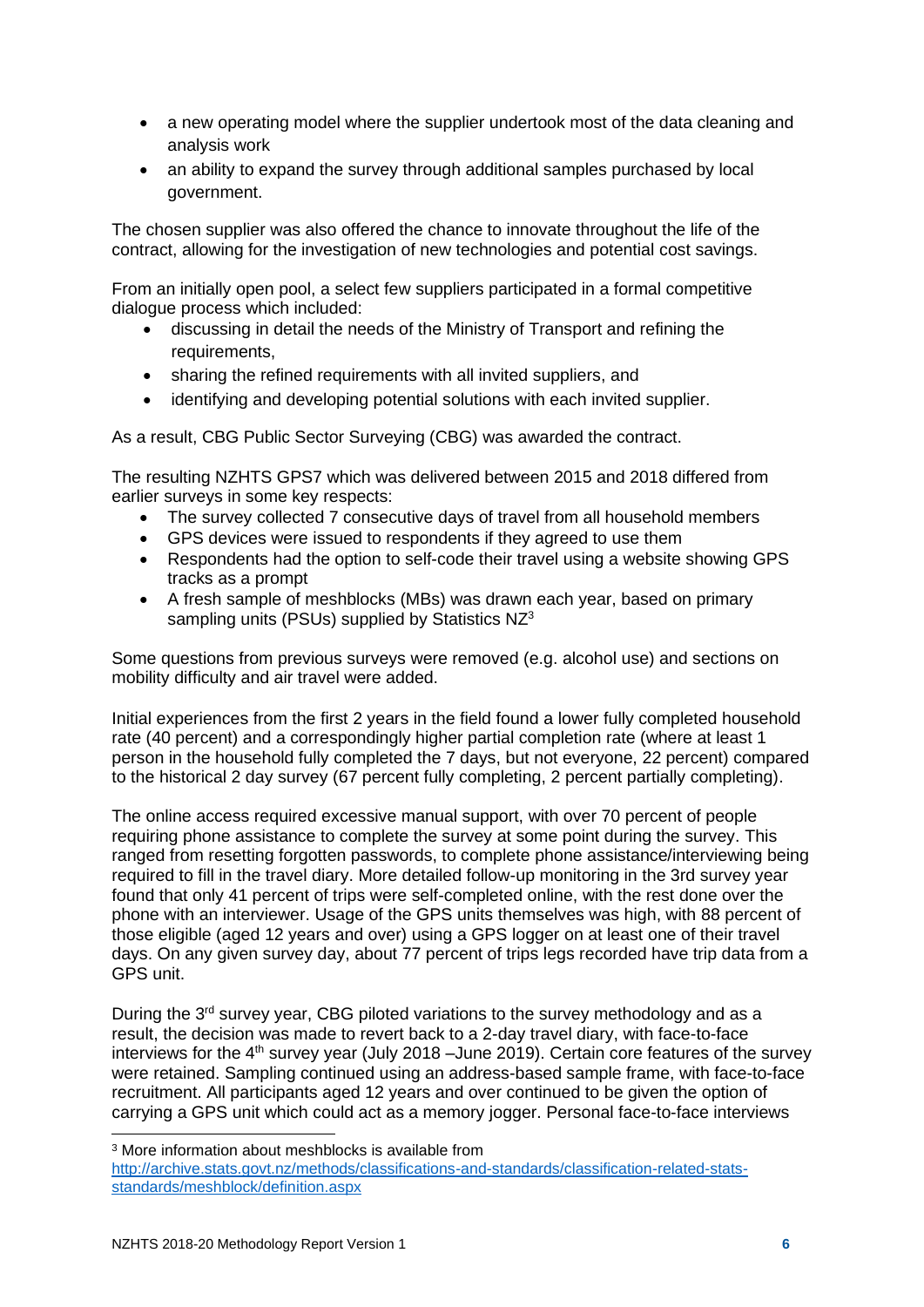were arranged to complete the two-day travel diary where possible, with paper forms to supplement, to aid full completion by all in the household. Interviews were completed using a computer aided interface, where the available GPS tracks could be displayed to respondents to complete the travel diary for the two days. This has been confirmed to be the survey methodology going forward.

## <span id="page-6-0"></span>Survey content

NZHTS collects information about households, the occupants of those houses and about trips made by those people.

The broad categories of information collected are:

## **Household**

- Household type
- Number and type of vehicles
- Availability of bicycles in the household

### **Occupants**

- Age / gender / ethnicity / income / household relationship matrix
- Addresses of work / school and other points of interest
- Whether a person travelled on a given day
- Frequency of use over the past year for:
	- o cycling
	- o public transport
	- o domestic air travel
- Characteristics of most recent domestic air travel, including travel to airport
- Distance (0 / 100 / 100+ km) travelled last year via different travel modes
- Recreational use of water transport
- Details of driver's license(s)
- Disabilities
- Employment status
- Occupation
- Education

#### **Trip data for 2 continuous assigned travel days**

- Start and stop location and time of trips, waypoints
- Trip time
- Trip purpose
- Travel mode
- Vehicle details
- Vehicle occupants
- Trip by Uber-like services

Copies of all questionnaires are available at: <http://www.transport.govt.nz/travelsurvey/>

These documents contain the text of questions, possible response options and explanatory notes on questions and routing logic.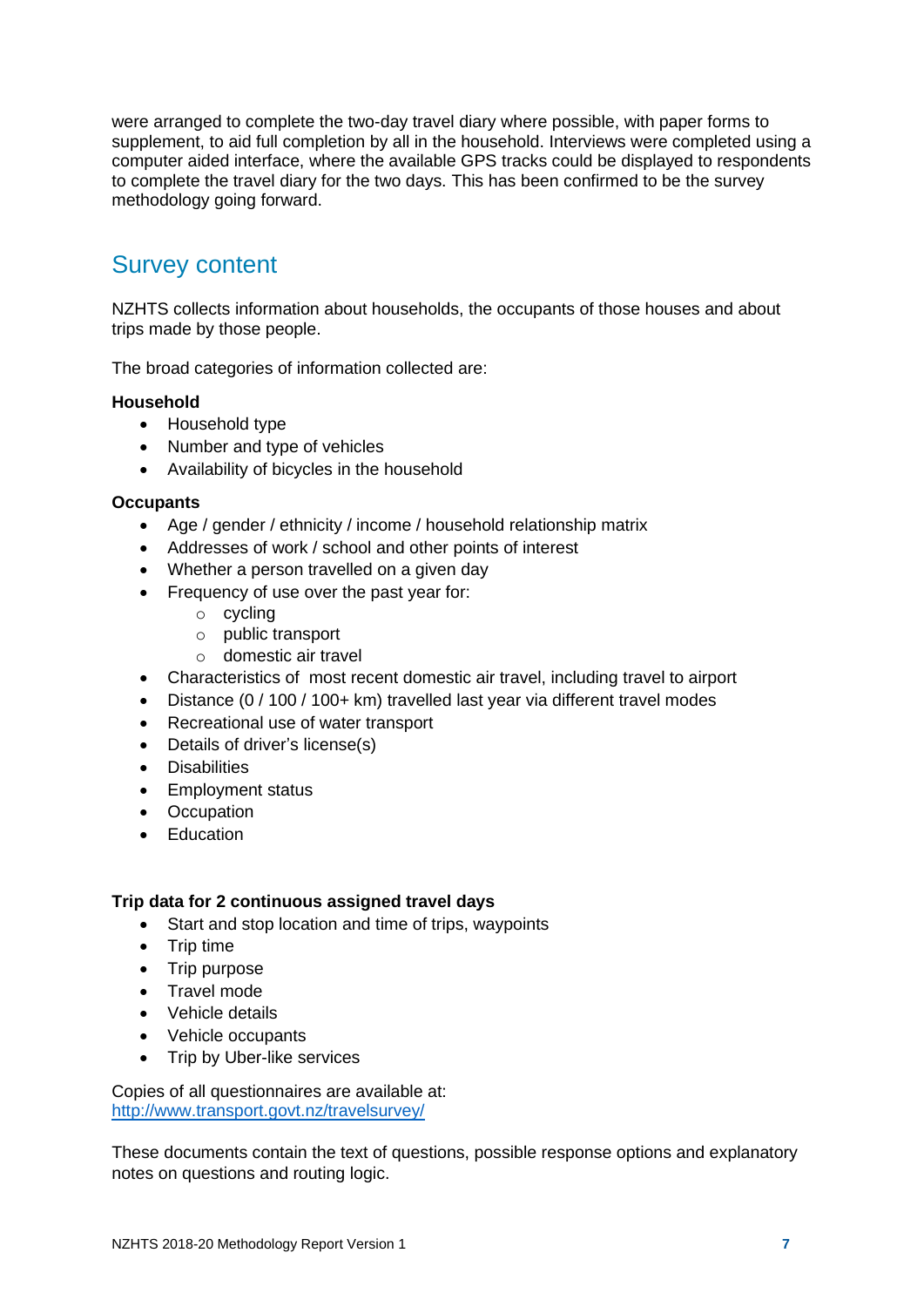## <span id="page-7-0"></span>**Sampling**

## <span id="page-7-1"></span>Target and survey population

A target population is the population the survey aims to represent. A survey population is the population actually covered in the survey.

To be able to build a picture of national travel, the population targeted for this survey was the New Zealand 'usually resident' population of all ages.

The survey population consists of those people in New Zealand households.

A small proportion of the target population is excluded from the survey population, including:

- Most types of non-private dwellings (prisons, hospitals, hospices, dementia care units and hospital-level care in aged-care facilities)
- Households located on islands other than the North Island, South Island and Waiheke Island
- People living in aged-care facilities (rest homes) and those temporarily living away from their household in student accommodation (university hostels and boarding schools).

## <span id="page-7-2"></span>Sample frame

The following section describes the sample frame for the NZHTS GPS2. For detail of the NZHTS GPS7, please refer to the New Zealand Household Travel Survey 2015-2017 Methodology Report. The NZHTS GPS2 was based on responses from randomly selected households from primary sampling units (PSUs). Statistics NZ chose PSUs to avoid clashes with other large population surveys, such as the NZ Health Survey, the NZ Crime and Victims Survey and the Household Labour Survey.

## <span id="page-7-3"></span>Stage 1a – PSUs selected by Statistics NZ

The first stage in building the sample was a selection of 300 PSUs drawn probabilistically proportional to size (PPS) by Statistics NZ.

Statistics NZ provided a list of 300 PSUs along with the selection probabilities. PSUs were selected using a coordinated sampling model designed to make a PSU that has been chosen for other surveys less likely to be selected in a given time period.

## <span id="page-7-4"></span>Stage 1b - Select a meshblock within each PSU

A Stats NZ PSU usually comprises one to five meshblocks. To help control travel costs, for the 2015-2020 survey years, one meshblock was selected within each PSU. A subsequent review was conducted in 2020, which revealed the cost benefit of sampling one meshblock from within a PSU to be marginal. As a result, for the 2020-2021 sample, within-PSU meshblock sampling was not undertaken.

<span id="page-7-5"></span>The PSU selection was also probabilistic proportional to size, based on the 2013 Census resident count for that meshblock. To be eligible for selection, each meshblock/PSU had to have at least 9 houses.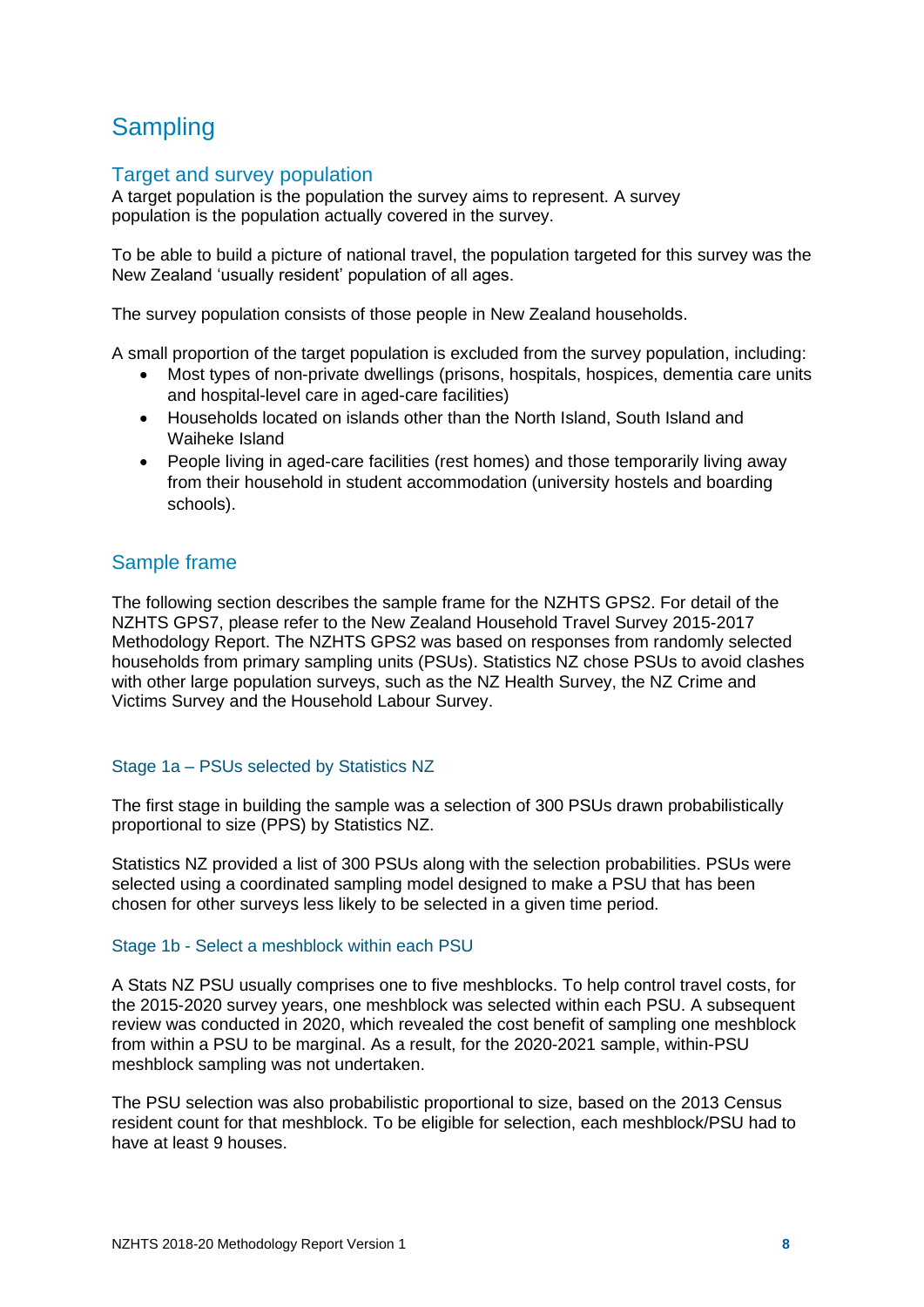## Stage 2

Within each meshblock, a systematic sample of 10 houses were drawn<sup>4</sup>. The NZ Post Postal Address File (PAF) was used as the basis for this sample, filtered to residential addresses only.

Houses were listed in house number order. A start house was randomly selected and a "skip" was calculated based on the number of houses in the Postal Address File. This ensured that if every n<sup>th</sup> house was chosen from this list, the sample would contain 10 houses. This systematic sampling provided a representative sample of houses from the meshblock.

Any house that has received a postal delivery is included in the Postal Address Frame, as well as any addresses notified to NZ Post from Councils. Therefore, in most meshblocks, the Postal Address Frame is a reasonably complete enumeration of households. However, if a house has not received a postal delivery, is erroneously classified as a business address, or does not have a household postal address it will not be included in the sample. An additional enumeration check is required to identify missing houses and to select them for the sample with the same probability as the other houses selected in the meshblock. This enumeration can be undertaken, and the selection applied, in-field when the meshblock is being surveyed for the first time. A meshblock with a low number of houses in the Postal Address Frame will be fully enumerated. This typically occurs in isolated rural meshblocks.

Advantages of using the hybrid "PAF/In-field Enumeration" approach are:

- (1) In most meshblocks, enumeration starts with a complete list that is likely better than one obtained by de novo in-field enumeration.
- (2) The sample can be drawn in advance and letters delivered to specific houses before the first house call by the interviewer. The household can then be provided with the name of the interviewer and their contact details in advance.
- (3) Surveying and in-field enumeration can happen at the same time. This reduces travel costs and reduces transcription error rates.

This process yielded approximately 3,000 houses<sup>5</sup>. The Postal Address File includes some addresses that might not have actual dwellings (typically from when Council's supplied addresses for houses not yet built, or from inaccuracies in address-type coding). For example, churches often appear as a residential address. The "Not a Dwelling or Empty Section" (NDE) rate was about 2.5% (based on having surveyed over 100,000 houses using this methodology). All such addresses were audited. Additionally, there were a proportion of addresses in the sample which were not occupied. The sum of the NDE and not occupied houses was referred to as the "sample loss". These addresses were considered to be ineligible for the survey and are excluded from the response rate calculation.

## <span id="page-8-0"></span>Stage 3

All eligible occupants in every recruited house were invited to participate in the survey. The NZHTS GPS2 core sample was designed to deliver 1,670 fully completed households, in which all occupants completed 2 consecutive/continuous days data collection and answered a short questionnaire.

<sup>4</sup> Only 9 houses per meshblock were drawn in the 2018-19 year. This was increased to 10 from the 2019-20 to ensure that the target yield of fully-completed households was achieved. <sup>5</sup> 2700 in 2018-19.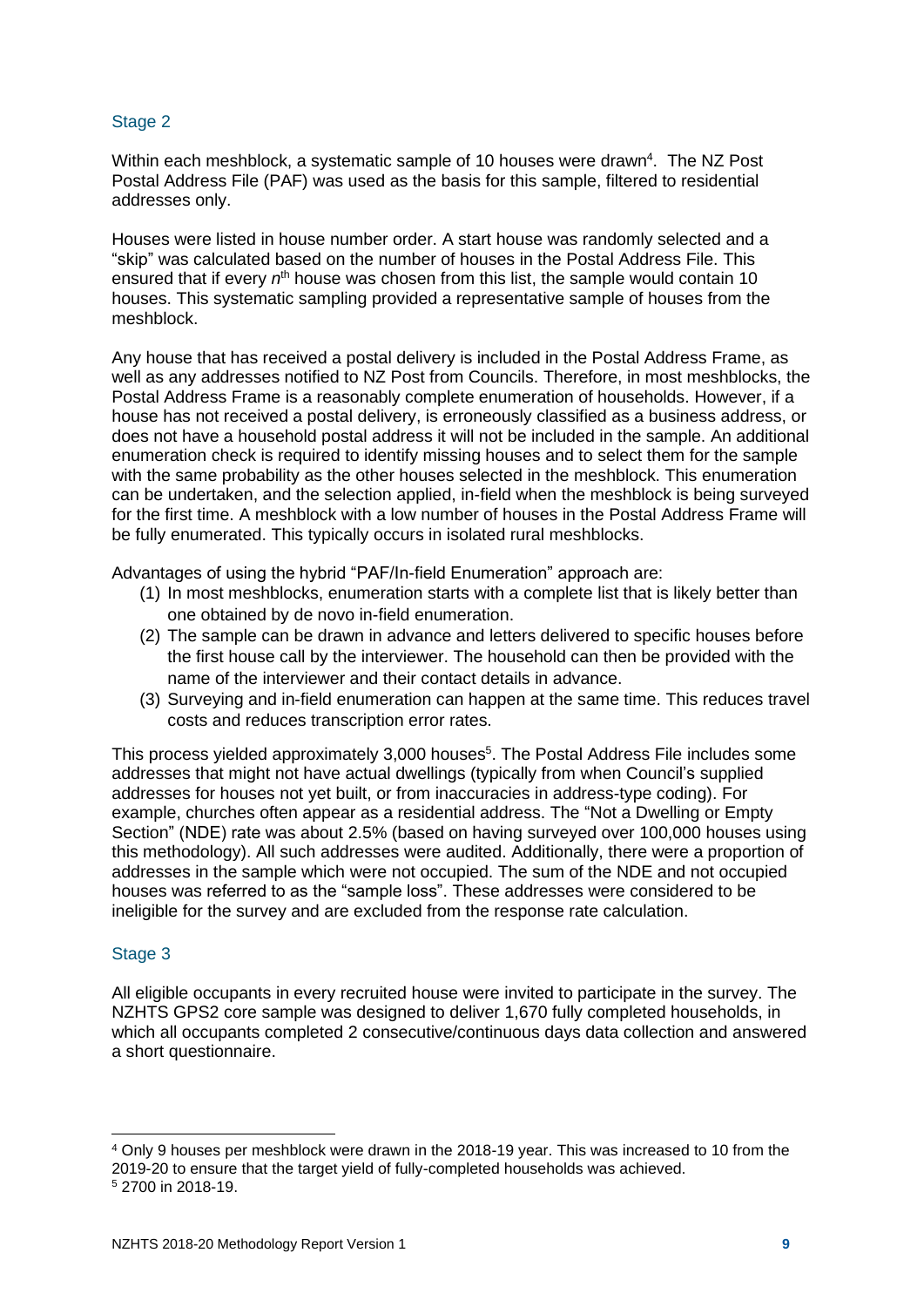## <span id="page-9-2"></span>Table 2: Estimated yield per year

| <b>Item</b>                                    | Value | <b>Notes</b>                                                                                                     |
|------------------------------------------------|-------|------------------------------------------------------------------------------------------------------------------|
| PSU / MB                                       | 300   | PSU supplied by Statistics NZ, meshblocks<br>selected by CBG                                                     |
| Houses per MB                                  | 10    | Systematic sample from Postal Address File<br>supplied by NZ Post                                                |
| Selected<br>houses                             | 3,000 |                                                                                                                  |
| Sample loss                                    | 12%   | Based on previous large surveys using same<br>methodology                                                        |
| Occupied<br>dwellings                          | 2,640 |                                                                                                                  |
| Expected<br>combined<br><b>Response Rate</b>   | 65%   | Calculated as 80% doorstep recruitment rate x<br>90% occupant recruitment rate x 90% occupant<br>completion rate |
| <b>Target fully</b><br>completed<br>households | 1,670 |                                                                                                                  |

## <span id="page-9-0"></span>Further stratification by proximity to transport corridor

With respect to public transport access for major cities with local rail, a further level of stratification was applied to the sample to maintain time series. This ensured that annual NZHTS GPS7 and GPS2 samples would have approximately the same number of respondents living close to rail transport.

In the first year (2015/16), meshblocks in Auckland and Wellington were selected randomly and then flagged if they were in a railway corridor. This was based on the meshblock centroid distance to the closest railway station. The definition of "rail corridor" (3km or less for Wellington and 2km or less for Auckland) was based on the distribution of historical household travel survey distances travelled prior to a train trip. The proportion of meshblocks in a rail corridor in the subsequent annual samples was then fixed to the 2015/16 proportion by regarding Auckland and Wellington as having 2 substrata.

## Local authority expansions

Expansions are set up such that the expansion data is incorporated into the national dataset for reporting and analysis. Further information about the expansion samples is included in the Achieved Sample section.

4 local authorities have purchased additional expansions in their local areas:

- Auckland (2018/19)
- Tauranga (2018/19)
- Wellington (2019/20)
- Waikato (2019/20)

<span id="page-9-1"></span>Unfortunately, the Wellington and Waikato expansions were curtailed by COVID-19.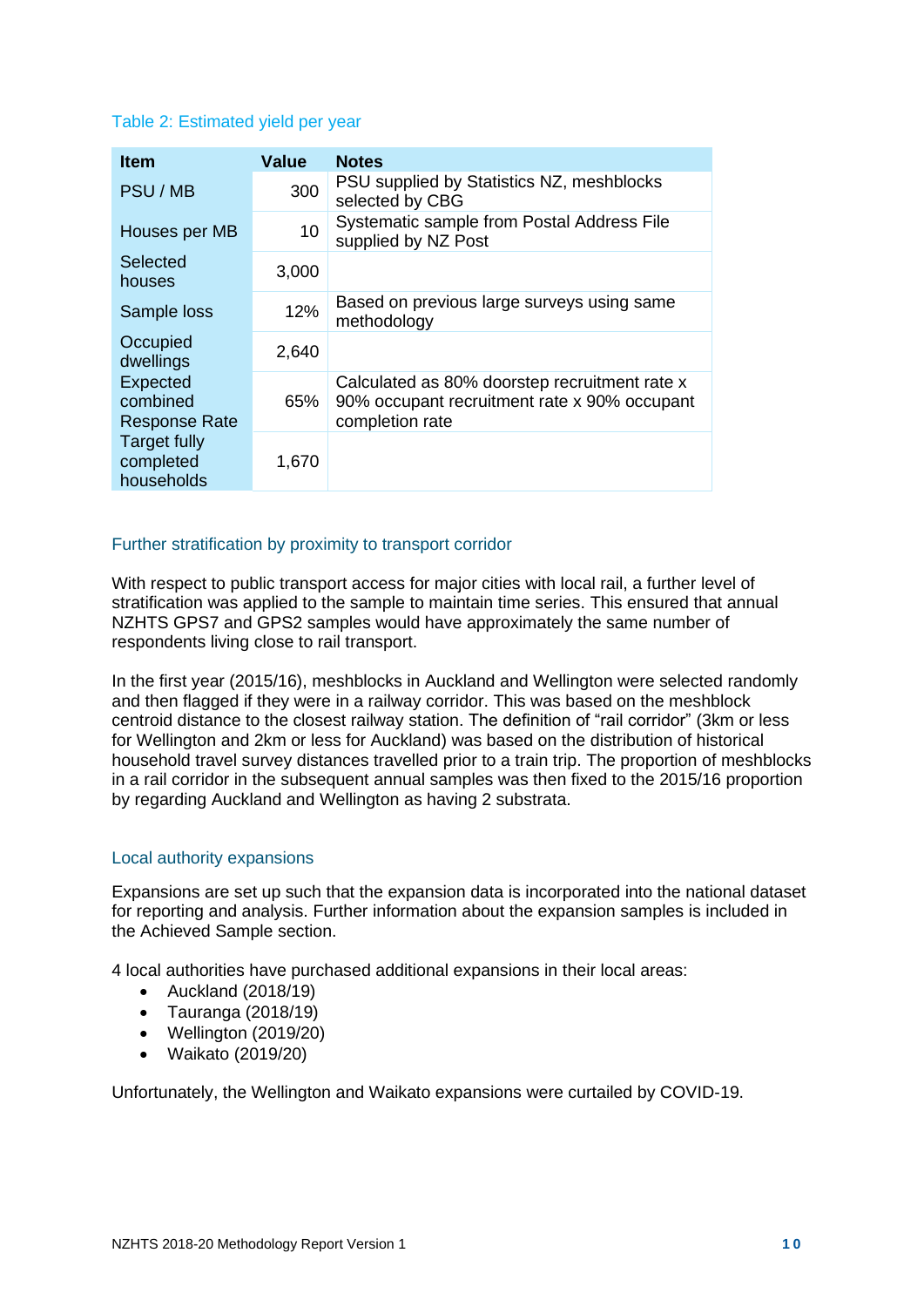## Survey time periods

Due to some initial issues, 2015/16 and 2016/17 surveying did not exactly align with the intended July through to June survey periods. Survey timing is approximately as follows:

| <b>Survey year</b> | <b>Time period covered</b> | <b>Comments</b>                                                                                                         |
|--------------------|----------------------------|-------------------------------------------------------------------------------------------------------------------------|
| 2015/16            | Oct 2015 - Oct 2016        | Surveying paused $16^{rd}$ Dec - $8^{th}$ Jan                                                                           |
| 2016/17            | Nov 2016 - Jun 2017        | Surveying paused $23^{\text{rd}}$ Dec - $2^{\text{nd}}$ Jan                                                             |
| 2017/18            | Jul 2017 - Jun 2018        | Surveying paused $17th$ Dec - $4th$ Jan                                                                                 |
| 2018/19            | Jul 2018 - Jun 2019        | Surveying paused 23rd Dec - 3rd Jan                                                                                     |
| 2019/20            | Jul 2019 - Mar 2020        | Surveying paused $24^{th}$ Dec - $5^{th}$ Jan<br>and was halted early in 2020, in response to<br>COVID-19 restrictions. |

## <span id="page-10-1"></span>Table 3: Survey time periods

## <span id="page-10-0"></span>Achieved sample

The response rate for 2018-2020 is described in the following table, in comparison with data from the 3 years of NZHTS GPS7, and the last three years of the previous survey.

Comparing historical response rates (2011-2014), to those achieved in NZHTS GPS7, we found a lower fully completed household rate (where every member of the household fully completed the 7 days of the travel diary) and a correspondingly higher partial completion rate (where at least 1 person in the household fully completed the 7 days of the travel diary).

Historically, 67 percent of eligible households fully completed while 2 percent of eligible household only partially completed.

In NZHTS GPS7, 39 percent of households fully completed the survey (43 percent 2015/16, 36 percent 2016/17, 38 percent in 2017/18) while 21 percent only partially completed (18 percent 2015/16, 25 percent 2016/17, 21 percent in 2017/18). This may have been a result of the longer travel survey period and increased respondent burden.

Once a household had been recruited by the interviewer, further sample loss may have occurred due to already recruited household occupants changing their minds or other household members no longer being willing or able to take part.

Of those eligible in recruited households, 61 percent completed the diary for 7 days of travel (66 percent 2015/16, 56 percent 2016/17, 61 percent in 2017/18); 33 percent changed their minds before the travel days started or did not agree to take part (26 percent 2015/16, 38 percent 2016/17, 35 percent in 2017/18); and the remainder did not complete the full course of the travel days. The greatest attrition rate occurred in the first few days.

Overall, 61 percent of the eligible households had one or more people in the household complete the new survey, compared to 69 percent of eligible households historically.

When comparing response rates of NZHTS GPS7 and NZHTS GPS2, we found a higher fully completed household rate (where every member of the household fully completed the 2 days of the travel diary) and a correspondingly lower partial completion rate (where at least 1 person in the household fully completed the 2 days of the travel diary).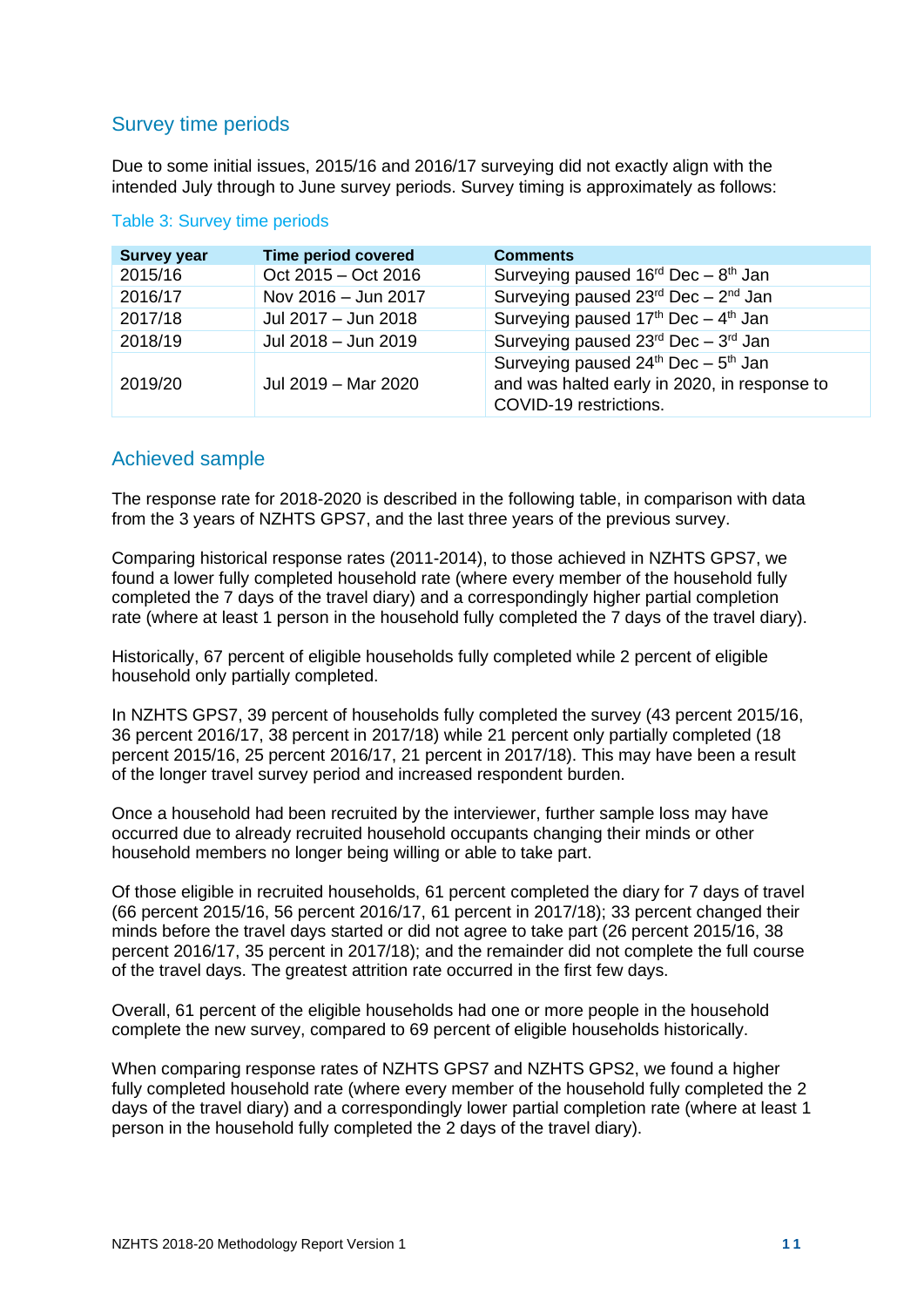In NZHTS GPS2, 64 percent of households fully completed the survey, while 5 percent only partially completed. The improvement in the fully complete rate is believed to be the result of lower respondent burden and the introduction of a second personal visit to the household by the interviewer.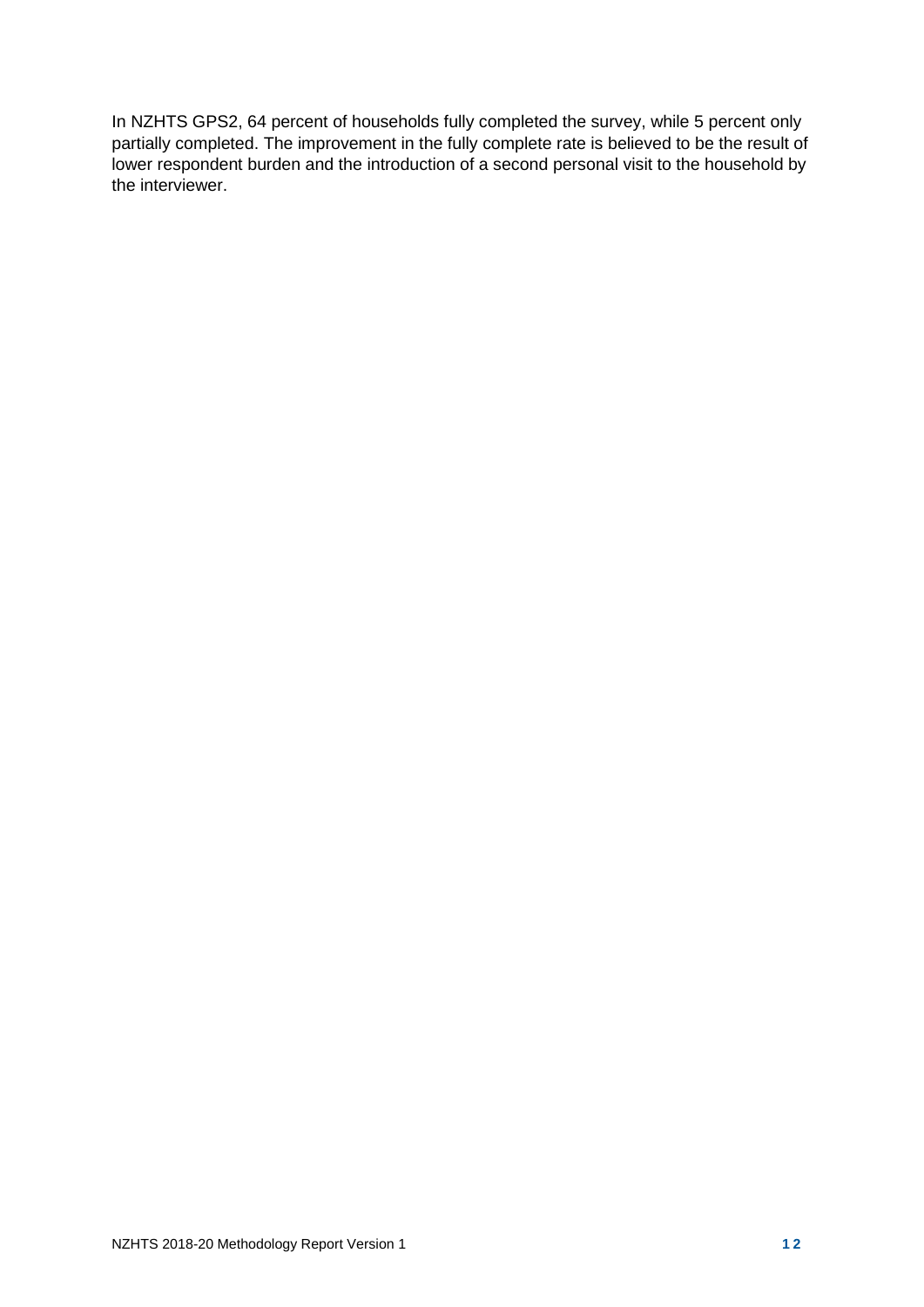## Table 4: Household response rates.

<span id="page-12-0"></span>

| <b>Household response</b><br>status                                  | 2 day diary,<br>face to face<br>interview |         | 7 day online travel diary, option of GPS<br>tracker |         |                   | 2 day diary, face to face interview, option of GPS tracker |                              |                 |                         |                      |
|----------------------------------------------------------------------|-------------------------------------------|---------|-----------------------------------------------------|---------|-------------------|------------------------------------------------------------|------------------------------|-----------------|-------------------------|----------------------|
|                                                                      |                                           |         | <b>NZHTS GPS7</b>                                   |         | <b>NZHTS GPS2</b> |                                                            |                              |                 |                         |                      |
|                                                                      | 2011-2014<br>(annual<br>average)          | 2015/16 | 2016/17                                             | 2017/18 | 2018/19 (total)   | <b>Auckland</b><br>expansion                               | <b>Tauranga</b><br>expansion | 2019/20 (total) | Wellington<br>expansion | Waikato<br>expansion |
|                                                                      | <b>Years 10-12</b>                        | Year 14 | Year 15                                             | Year 16 | Year 17           | Year 17                                                    | Year 17                      | Year 18         | Year 18                 | Year 18              |
| <b>Eligible Households</b>                                           | 4,746                                     | 3,530   | 3,758                                               | 3,296   | 3,991             | 645                                                        | 915                          | 3,516           | 739                     | 592                  |
| No contact with household                                            | 222                                       | 407     | 414                                                 | 406     | 351               | 80                                                         | 74                           | 255             | 76                      | 65                   |
|                                                                      | 5%                                        | 12%     | 11%                                                 | 12%     | 9%                | 12%                                                        | 8%                           | 7%              | 10%                     | 11%                  |
| Refused initial interview                                            | 884                                       | 522     | 563                                                 | 546     | 591               | 99                                                         | 146                          | 496             | 123                     | 74                   |
|                                                                      | 19%                                       | 15%     | 15%                                                 | 17%     | 15%               | 15%                                                        | 16%                          | 14%             | 17%                     | 13%                  |
| Language or health issues                                            | 103                                       | 62      | 59                                                  | 61      | 48                | $\mathbf 0$                                                | 9                            | 59              | 14                      | 10                   |
|                                                                      | 2%                                        | 2%      | 2%                                                  | 2%      | 1%                | 0%                                                         | 1%                           | 2%              | 2%                      | 2%                   |
| Partial recruitment<br>- no-one fully responded                      | 274                                       | 377     | 418                                                 | 339     | 259               | 15                                                         | 101                          | 195             | 38                      | 25                   |
|                                                                      | 6%                                        | 11%     | 11%                                                 | 10%     | 6%                | 2%                                                         | 11%                          | 6%              | 5%                      | 4%                   |
| <b>Partial recruitment</b><br>$-1$ or more people fully<br>responded | 106                                       | 631     | 952                                                 | 686     | 189               | 28                                                         | 39                           | 317             | 76                      | 82                   |
|                                                                      | 2%                                        | 18%     | 25%                                                 | 21%     | 5%                | 4%                                                         | 4%                           | 9%              | 10%                     | 14%                  |
| <b>Full recruitment and</b><br>response by all eligible<br>people    | 3,157                                     | 1,531   | 1,352                                               | 1,258   | 2,553             | 423                                                        | 546                          | 2,194           | 412                     | 336                  |
|                                                                      | 67%                                       | 43%     | 36%                                                 | 38%     | 64%               | 66%                                                        | 60%                          | 62%             | 56%                     | 57%                  |
| Full response by at least<br>one person                              | 3,263                                     | 2,162   | 2,304                                               | 1,944   | 2,742             | 451                                                        | 585                          | 2,511           | 488                     | 418                  |
|                                                                      | 69%                                       | 61%     | 61%                                                 | 59%     | 69%               | 70%                                                        | 64%                          | 71%             | 66%                     | 71%                  |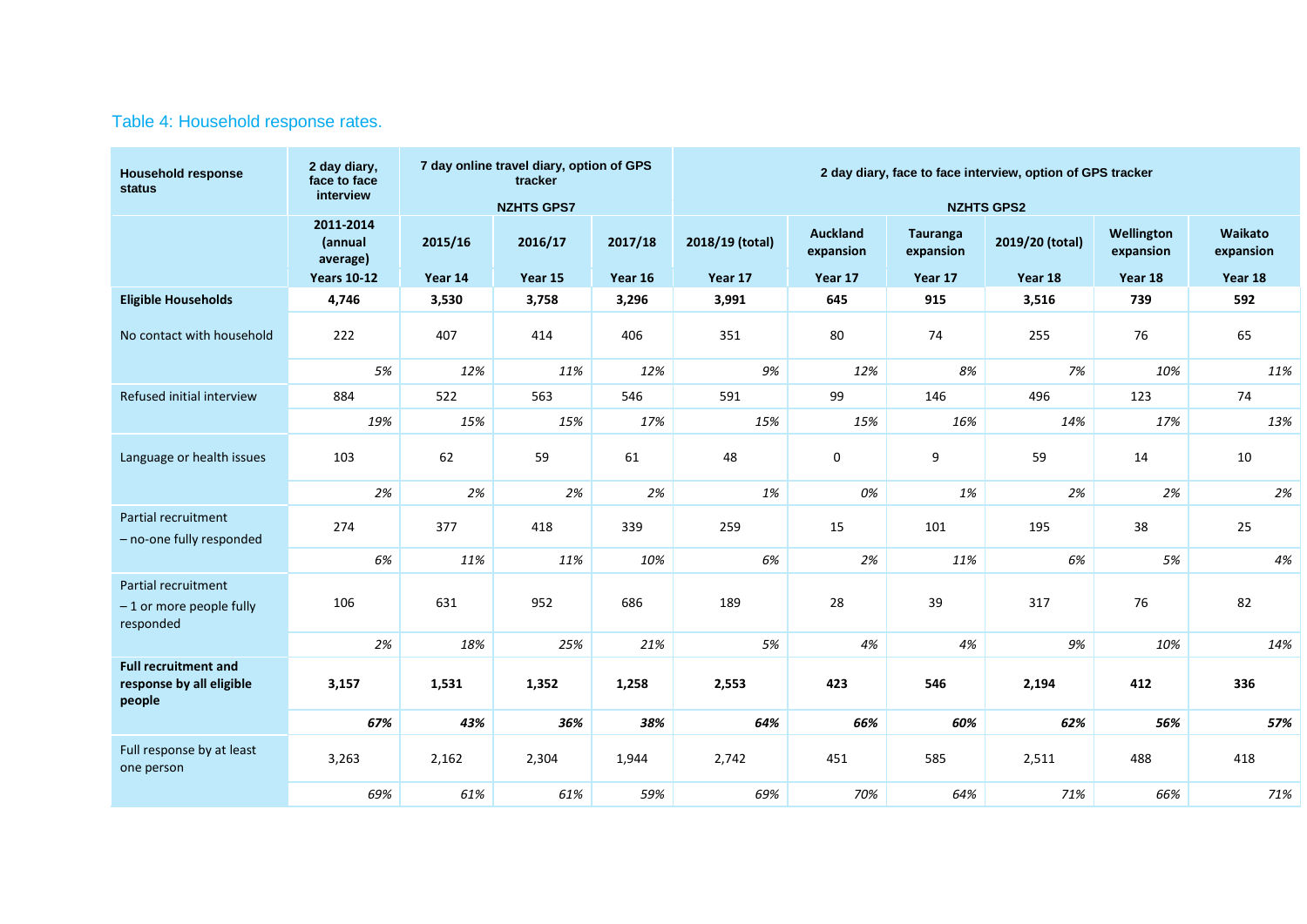## <span id="page-13-0"></span>Data collection for 2-day survey

Households were sent an introductory letter and information pamphlet before interviewers visited in-person to the house. Once contact was made, the interviewer made an attempt to recruit all eligible occupants who were present in the household at the time of their visit. The household members who had agreed to participate were asked to recruit other eligible household members (3<sup>rd</sup> party recruitment). Once a household was recruited, all occupant details were recorded, and the household was assigned 2 consecutive travel days. The start day for each recruited household was staggered to ensure an even distribution of start days within each geographical region.

All household members were left with a booklet containing instruction on how to take part, a two-day paper travel diary and a short exit questionnaire. Household members aged 12 and over were also given the option of using a GPS logger to record their travel. Where occupants were agreeable, the interviewer had the option of completing the exit questions for some or all of the occupants on the first visit. Alternatively, occupants could complete these in the booklet before the interviewer's return visit. Before the interviewer left, a date and time was agreed upon for the interviewer to return. Where possible, a time was agreed when all household occupants would be available.

Upon the interviewer's return visit, the interviewer reviewed the paper travel diary with each occupant that was present. If the occupant had also used a GPS logger, the GPS trace was displayed to the respondent as a prompt to ensure that any short or incidental trips were also recorded in the diary. Where no GPS data was available, interviewers were trained to probe for these types of trips.

Once all trips had been identified for an occupant, they were recorded in an electronic diary. This was completed from scratch for those with no GPS data. For those that had used the GPS logger, the trips were pre-populated in the electronic diary. The interviewer could then check and update the entries to ensure they aligned with the occupant's account of where they had been.

For the purposes of the survey, a trip is:

- a) any movement on a public street, footpath, railway line, etc. of **more than 100 metres.**
- b) any movement on a public street of less than 100 metres **if there is a change of purpose or a street is crossed.**
- c) any trips in a public aeroplane, train, ferry, water taxi.
- d) any trips on a private aeroplane, balloon, boat, that **do not finish where they started.**
- e) any trip not on public roads that does not finish where it started. This includes trips in a vehicle, on a bicycle or on foot.
- f) In outdoor malls, any time the shopper must walk along an outdoor footpath, across a street, car park or pedestrianised street (i.e. one that has been closed to traffic), then the above criteria apply.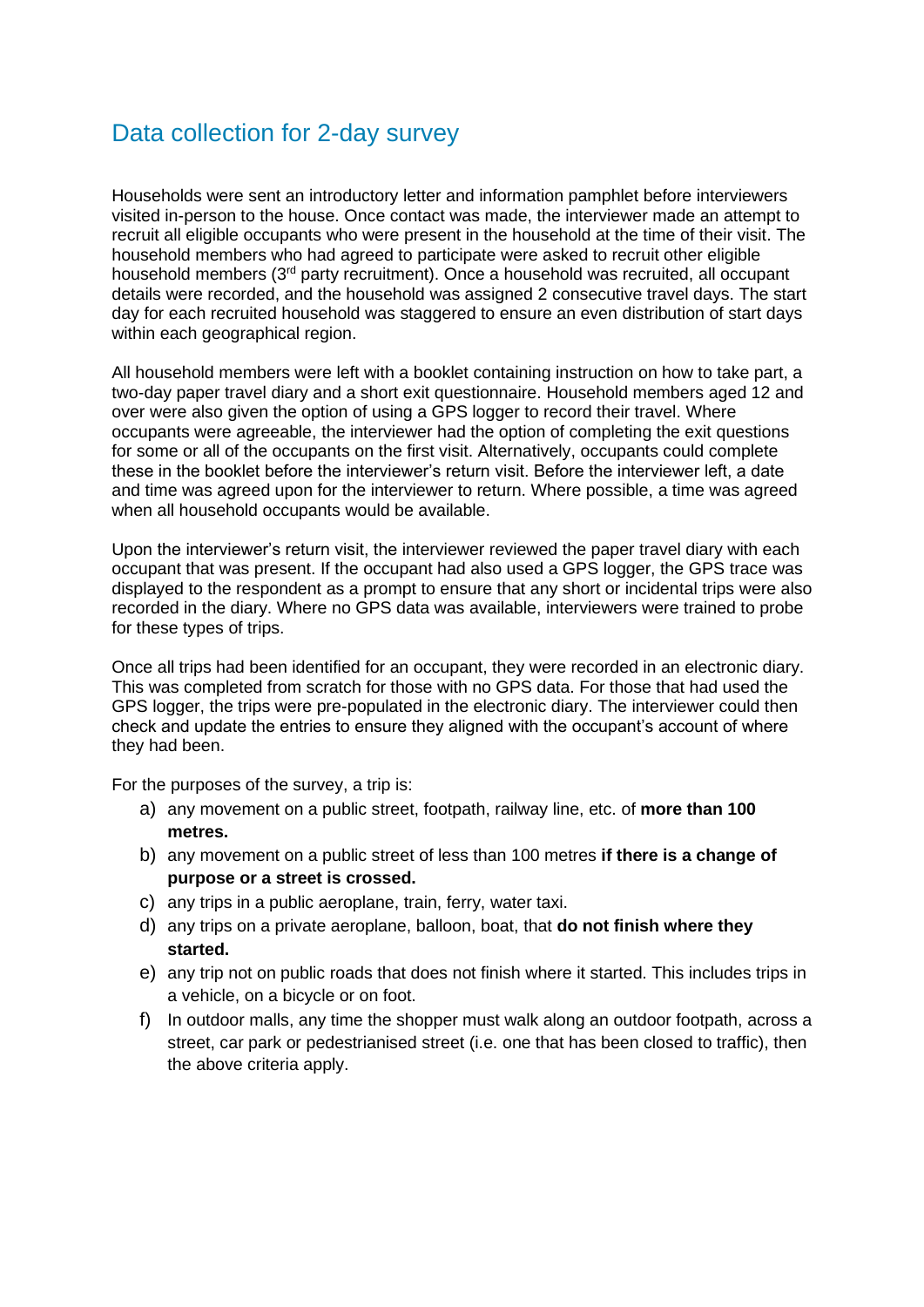A new stop is recorded if:

- a) the respondent travels more than 100 metres on a public street or footpath, or
- b) they cross a road used by any traffic, or
- c) the purpose changes or
- d) the mode changes.

In the event that an occupant was not available on the interviewer's return visit. The occupant could elect to have another member of the household provide their travel data to the interviewer on their behalf. Where this occurred, a flag was recorded in the dataset to indicate that the data had been provided by proxy. This approach was avoided wherever possible, with interviewers often arranging a third visit to collect the data directly from the occupant(s) concerned.

Once the interviewer had completed the digital diaries and exit questions for all participating occupants, all data was sent to a specialist coding team who were responsible for entering the trips into a dedicated website. The website contained the GPS traces where available and was programmed with a range of edit checks to alert the coder to any unusual trips (e.g. very fast/slow trips). If the coder was unsure about any of the information provided, they were able to contact the household for verification. In reality this occurred very infrequently.

Text message reminders were used for a variety of functions. For example, to remind participants to use and charge their device. Reminders were also sent if no motion was recorded for more than a day (checking to see if the person did not travel that day); or if the battery of the GPS unit was low/flat (battery levels were remotely monitored). Notification/reminder levels were tailored to suit respondent needs, to minimise intrusion.

## <span id="page-14-0"></span>Data processing

GPS fixes (time stamped longitude and latitude) were constantly uploaded from the GPS device to a central secure server. A stop detection algorithm partitioned the GPS sequence of points into proposed trips. The GPS points along a trip were supplied to a Google Maps API which returned a trip speed and distance and rendered the trip on a map.

Coding staff were provided with a visual render of the GPS trips, along with the respondent's account of the trips they had made that day. The coder had the ability to delete incorrectly detected stops for example, being stopped outside a shop in a traffic jam. They could also add any missing trips, for example, when the respondent forgot to take their GPS logger or the GPS logger battery ran flat. The speed of trips for entered data were also calculated in real time using the Google Maps API.

The trip data entry screen included internal consistency checks and mode-specific travel speed checks. These took the form of a pop-up that asked the coding staff to confirm the data that had just been entered, allowing them to correct it.

The coding staff could choose to ignore a data check, so they could continue to code trips from the electronic diaries. The software records that there was an error with this trip and flag this for later investigation.

The most common data errors were speed errors that resulted from the manual entry of address data when a GPS tracker was not being used. If the address was not correctly geocoded, for example, entering the correct street name but in the wrong town, the trip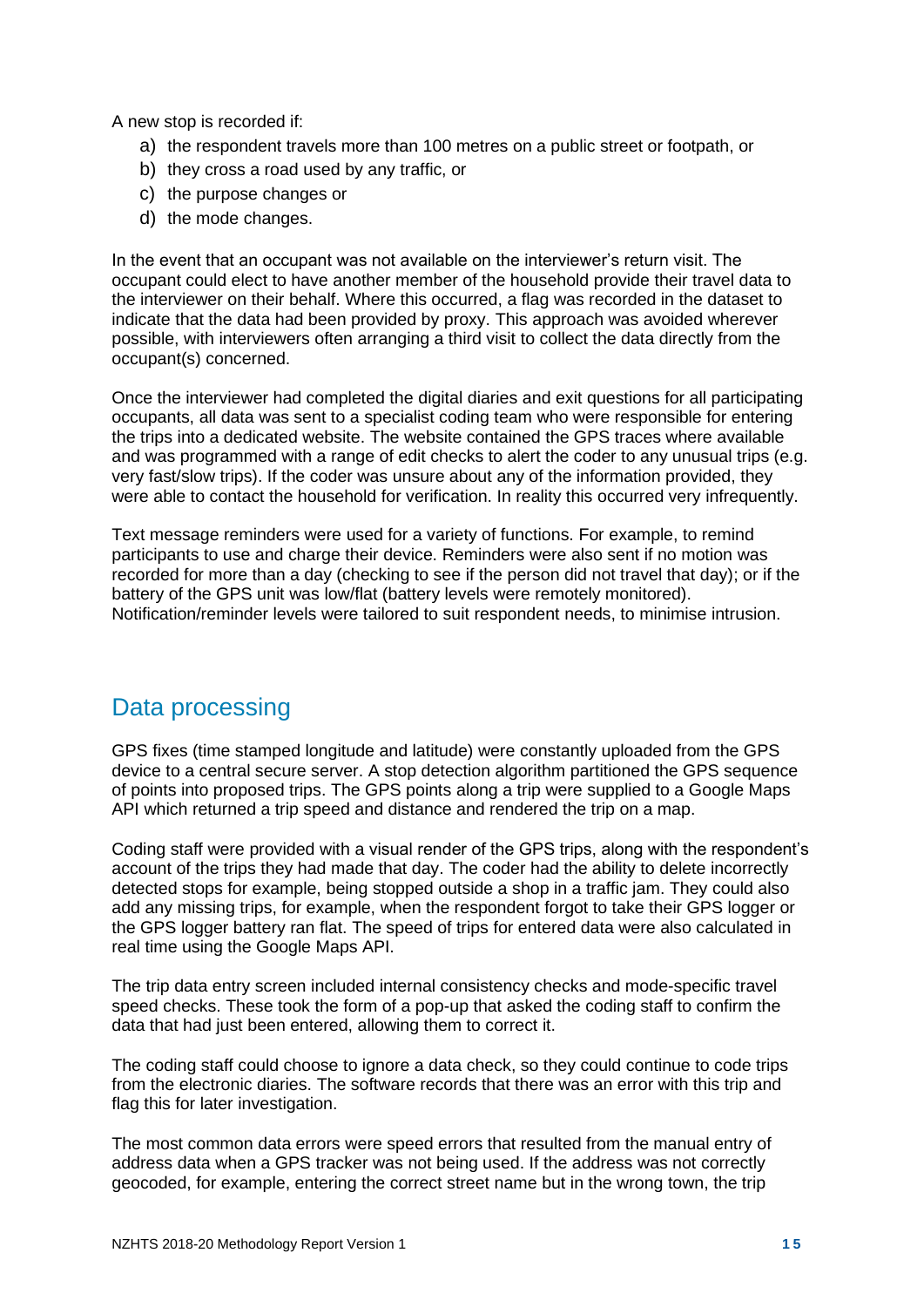speed would exceed the test threshold. The subsequent trip would also usually have an excessive speed.

The household could be recontacted by telephone and coding checked and corrected if applicable.

Each quarter, the trips that failed any data checks were checked by an expert coder.

A final series of internal consistency checks and speed checks were also applied to the data each quarter.

## <span id="page-15-0"></span>**Weighting**

Weights were applied to establish national-level results.

### **Household dataset HH**

In NZHTS GPS7 and NZHTS GPS2, a random sample of 300 meshblocks were drawn from across NZ. There was no stratification by rurality.

Meshblocks were selected randomly (PPS) and within each meshblock, a household was selected randomly (with systematic sampling). The household sampling weight (hhsamwgt) was derived from these two components. The sum of household weights equals the number of houses in the sampling frame.

Not all houses provided a response. Within each meshblock, an adjustment was made to the household sampling weight so that the sum the weights of all responding houses was the same as the sum of all sampled houses. This is the household non-response weight (hhnrwgt).

The household non-response weights were then scaled too, so they summed to the estimated number of houses in New Zealand (hhweight).

The weights were then further stratified, so the sum of weights at the regional council level was equal to the estimated number of houses in the regional council (hhweight poststrat). Nelson, Marlborough and Tasman were considered as a single unit.

## **Person dataset PE**

The person weight (peweight) was constructed by restricting the dataset to all people that fully responded, ie completed 2 days of the travel diary, then post stratifying by Statistics NZ estimated of the number of people in each age / gender cell for each regional council.

The sum of peweight was the estimated number of people in each age / gender cell for each region and nationally. In Gisborne and West Coast some aggregation of age groups 0-15 and 15-40 was required.

As a further means of analysis, an additional person weight was generated for reporting on a national level, based only on the sample of fully responding people in households, where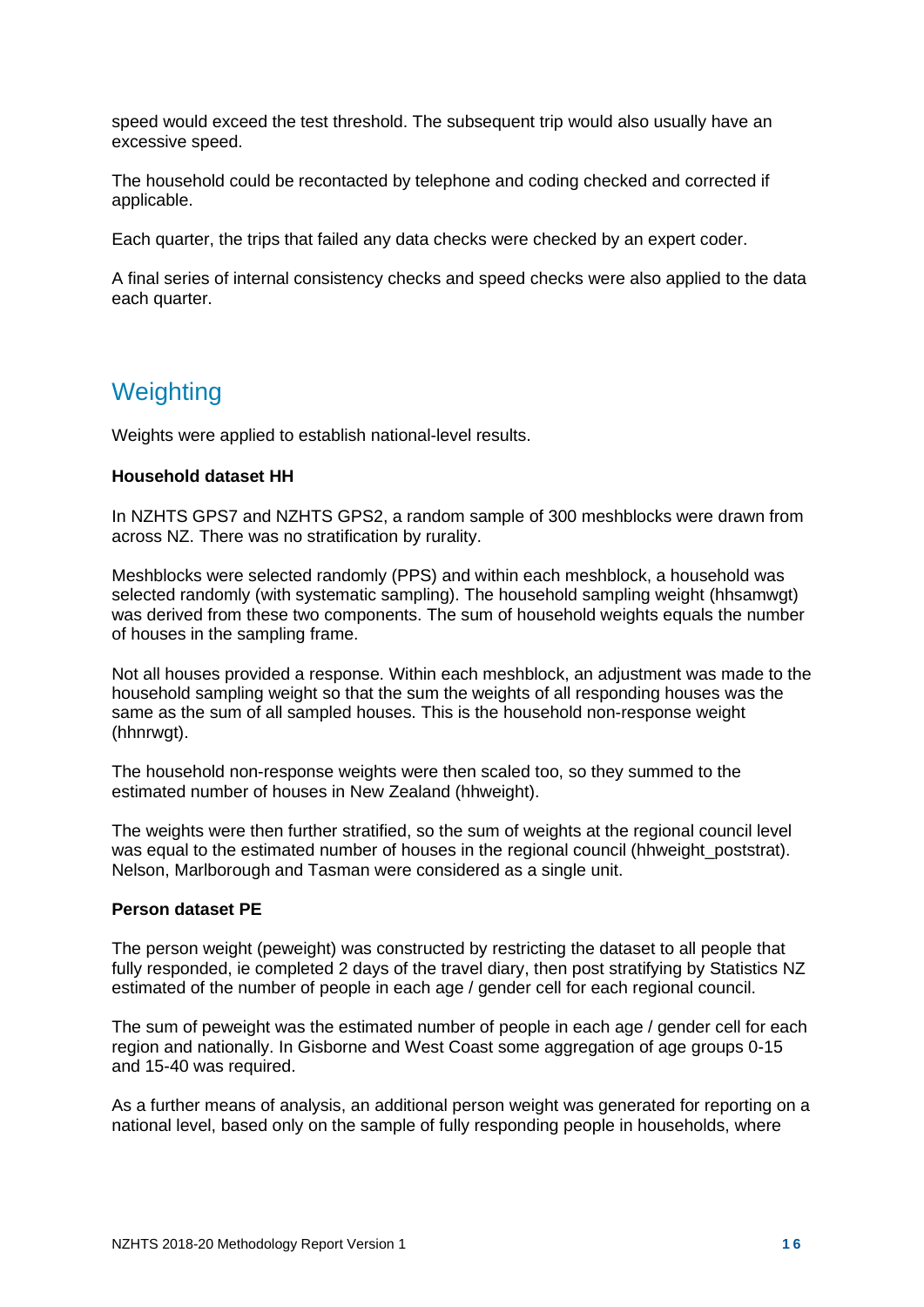every eligible member of the household completed the survey (peweight\_fullhh). This weight was used for the December 2018 data release reports on the 2015-2018 data.<sup>6</sup>

## **Trip dataset TR**

A weight (tripwgt\_ann\_mill) was then calculated for each trip so that the sum of the weights was the number of million trips per year. An equivalent weight (tripwgt ann mill fullhh) was calculated based on the person weight of those in fully responding households only. For 2015-2018, there was no adjustment for weekends ("day of week") as all people contributing to this dataset completed 7 days of travel diary.

With the shift to a 2 day travel diary from 2018 onwards, day of week became more of an issue.

Originally, the trip days were planned to be evenly spread throughout the week except for the expansion Auckland and Tauranga samples. In these households, the first day of trip reporting would exclude Saturday. Instead, Saturday travel patterns would be obtained from people whose 2-day diary period started on a Friday. Similarly, Sunday travel patterns would be obtained from those whose first day of interviewing was a Sunday. The trip data would be reweighted appropriately.

In practice, some interviews commenced on a Saturday in both areas, and the interviewer start day also varied by day in other regions. Generally, more interviews commenced on a Sunday and less on a Saturday. While fewer interviewers commenced on a Saturday throughout the country more interviews commenced on a Friday or a Sunday somewhat mitigating that effect.

For this reason, the data was reweighted by calendar day of travel. Each person had two days of travel and received a different trip weight for each travel day. The population counts were benchmarked to population values for each day by broad age group, broad region and Māori/non-Māori.

<sup>6</sup> <https://www.transport.govt.nz/statistics-and-insights/household-travel/key-facts/>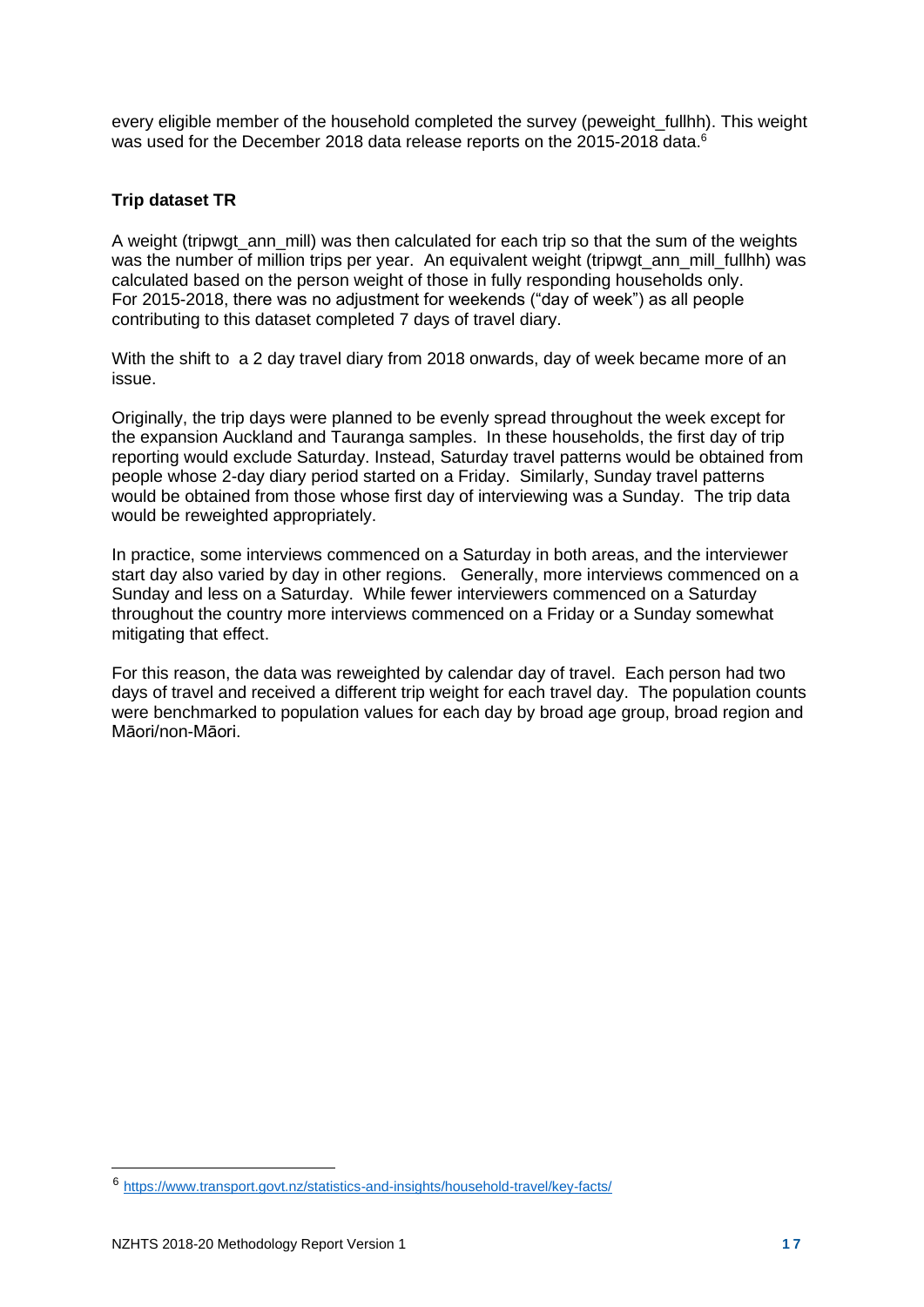## Table 5: Weighting summary

<span id="page-17-0"></span>

| Level of<br>sampling     | <b>Time period</b> |                                          | <b>Numerator</b>                                      | <b>Denominator</b>                                                            | Level<br>applied                      | <b>NZHTS</b><br>2015-16 variable | <b>Notes</b>                                                                                     |
|--------------------------|--------------------|------------------------------------------|-------------------------------------------------------|-------------------------------------------------------------------------------|---------------------------------------|----------------------------------|--------------------------------------------------------------------------------------------------|
| <b>Meshblock</b><br>(MB) |                    | Sampling                                 |                                                       | Probabilty of selection                                                       | meshblock                             | MB_weight                        | sums to number of meshblocks in NZ<br>in frame                                                   |
| Household<br>(hh)        |                    | Sampling                                 | Number of<br>households<br>enumerated in<br>meshblock | Number of households<br>sampled                                               | meshblock                             | hhsamwqt                         | sum weights for selected houses<br>comes to total houses in NZ                                   |
|                          |                    | Non-response                             | Summed weight of<br>all eligible<br>households        | Summed weight of all<br>responding households                                 | hh non-<br>response<br>groups         | hhnrwgt                          | use meshblock level response rate to<br>scale sampling weight up for<br>responding houses        |
|                          |                    | National<br>households                   | National estimate<br>of household<br>numbers          | Summed weight of all<br>responding households                                 | national                              | hhweight                         | sum hhweight = national estimates of<br>household numbers                                        |
|                          |                    | Post-stratification<br>by region         | Predicted number<br>of houses in<br>region            | Summed weight of all<br>responding households                                 | region                                | hhweight_poststrat               | rescales the above so weights sum<br>to number of houses in region and<br><b>NZ</b>              |
| Person (pe)              |                    | Post-stratification<br>by region/age/sex | Total estimated of<br>resident<br>population in cell  | Summed weight of all fully<br>responding people                               | age/sex<br>groups<br>within<br>region | peweight                         | in each region / age / sex group<br>weights sum to Statistics NZ<br>estimates                    |
|                          |                    | Post-stratification<br>by region/age/sex | Total estimated of<br>resident<br>population in cell  | Summed weight of all fully<br>responding people in fully<br>responding houses | age/sex<br>groups<br>within<br>region | peweight_fullhh                  | in each region / age / sex group<br>weights sum to Statistics NZ<br>estimates                    |
|                          | 2015-2018          | Post-stratification                      | 365/7 * nzpop/people *1/1000000                       |                                                                               | trip                                  | trwgt_ann_mill                   | simple multiple of peweight to give<br>million trips per annum                                   |
| Trip (tr)                | 2015-2018          | Post-stratification                      | 365/7 * nzpop/people *1/1000000                       |                                                                               | trip                                  | trwgt_ann_mill_fullhh            | simple multiple of peweight_fullhh to<br>give million trips per annum                            |
|                          | 2018/19            | Post-stratification                      |                                                       |                                                                               | trip                                  | trwgt_ann_mill                   | Adjusted by peweight and to account<br>for day of week to give million trips<br>per annum        |
|                          | 2018/19            | Post-stratification                      |                                                       |                                                                               | trip                                  | trwgt_ann_mill_fullhh            | Adjusted by peweight_fullhh and to<br>account for day of week to give<br>million trips per annum |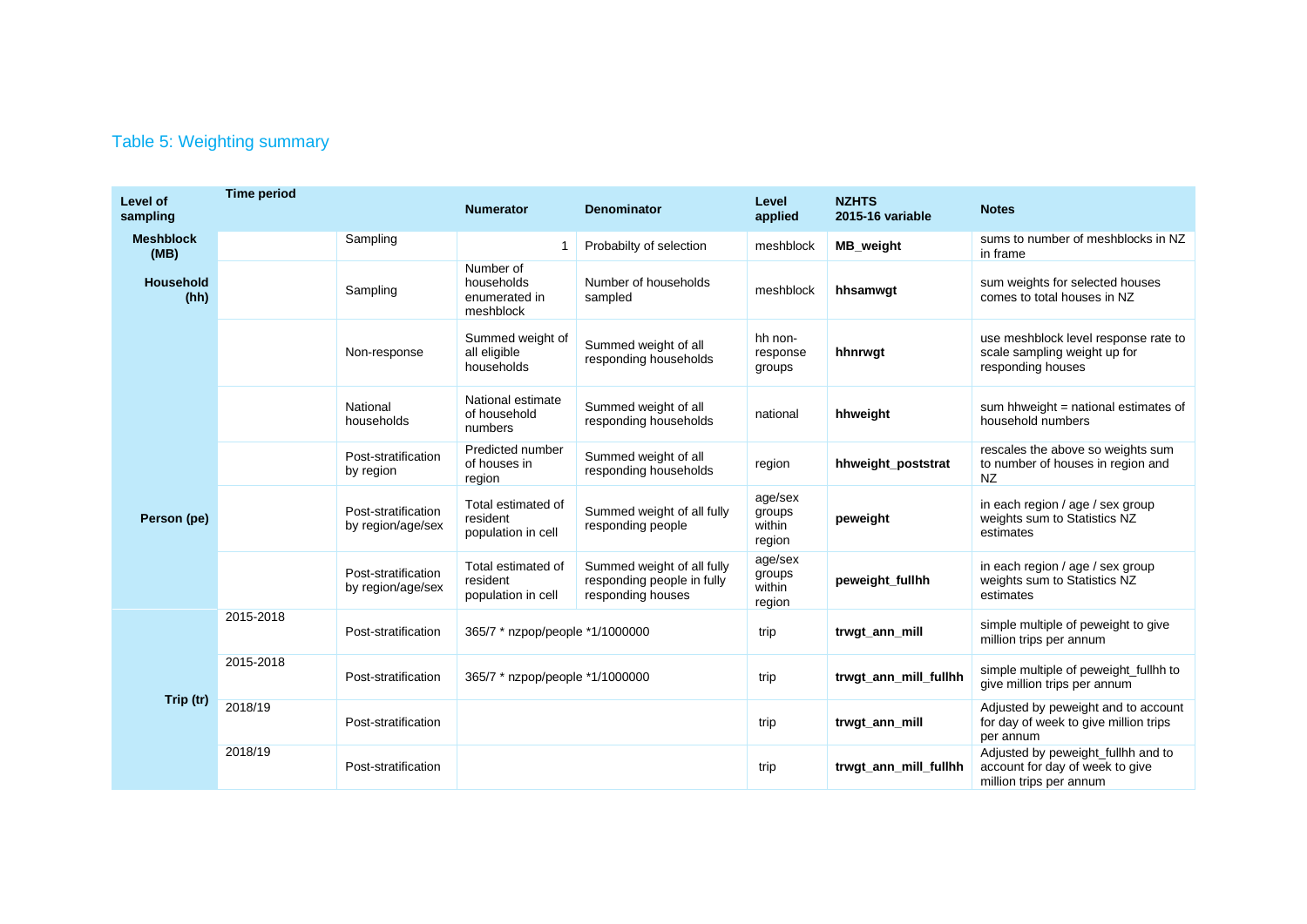## <span id="page-18-0"></span>Notes and issues

## **Note on continuity with historical data**

Due to the large respondent burden in the 7-day self-complete diary some modification in methodology will be required to account for non-response bias and differential response to different survey methods, to provide comparability with historical datasets. This means that as of publication date (November 2019), time-series comparison of the 2015-2018 data to the historical data is not possible.

## **Reception to new survey**

People that completed the new form of the travel survey (NZHTS GPS7 and GPS2) regarded the survey experience positively, with 80% saying they would do the travel survey again. Over 75% of people agreed to carry a GPS tracker device, and of these people, 96% subsequently used the device on any given day.

The proportion of households that agreed to take part in NZHTS GPS7 was similar to earlier surveys (around 70%) but the proportion of houses in which all occupants completed 7 days data collection and coding was considerably lower than the proportion of houses that completed 2 days data collection in the earlier survey. The result is that NZHTS GPS7 had a lower rate of "fully completed" houses. This trend has been reversed in the NZHTS GPS2, with x percent of households fully completing the survey.

A soft form of non-response occurs when respondents claim they did not travel on a given day, rather than formally withdrawing. A certain amount of non-travel was to have been expected, but as can be seen below, rates of non-travel increase as a function of travel day in NZHTS GPS7.

In the earlier survey (years 2011-2014), there was an increase between days 1 and 2, and this was also apparent in the 7-day survey. There was an increase from about 1 in 4 or 5 people not travelling at the start of the travel days, to nearly 1 in 3 people not travelling by the end of the travel days. As the start of the travel days was assigned to different days of the week for each household, this should not be a function of the day of the week travelled. With the survey reverting back to a two-day collection period, the rate of non-travel reported on days one and two is more in line with the historical survey.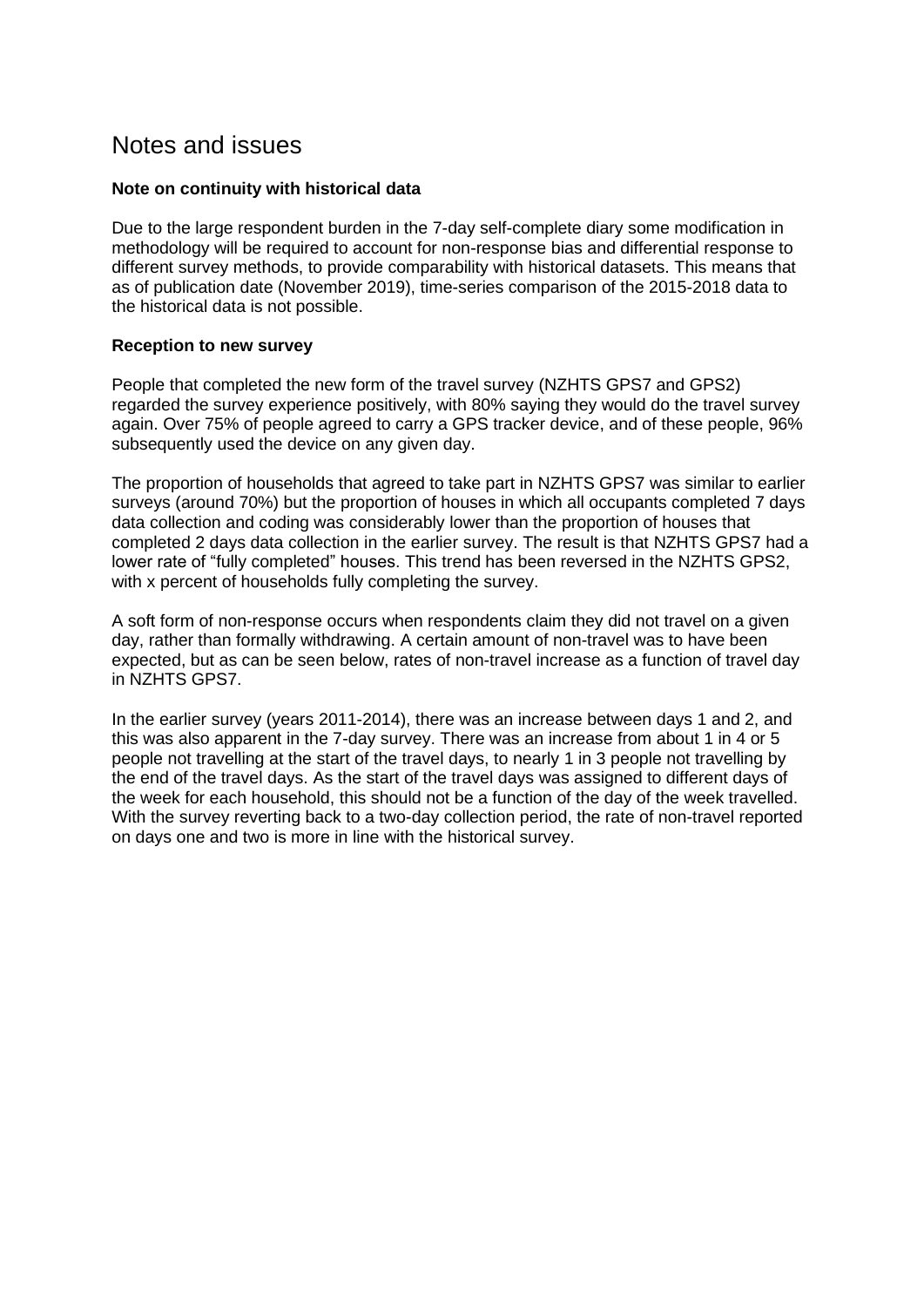

<span id="page-19-0"></span>Figure 1: Percentage of people who did not travel on given survey day, by survey year.

## **Allowing for reducing trip counts over 7 days**

In NZHTS GPS7, fewer trips were recorded by respondents towards the end of the 7-day collection period, so it is likely that trip numbers were slightly underestimated. Some controlling for dropout could be undertaken by scaling up estimates of trip numbers by a factor that is a function of day of survey and day of week.

## **COVID-19 interruption and effect**

Face-to-face surveying for the 2019/20 survey year was halted early, on 20 March 2020, in response to the Government's actions in response to COVID-197. Households which had already been recruited to take part, but not yet been interviewed over their travel were followed up over the phone. Face-to-face recruiting and surveying was not able to commence again until August 2020 (the 2020/21 survey year), where upon procedures and protocols for established for interviewing at COVID-19 Alert Levels 2 and below.

Unfortunately, this meant a reduced sample of households for the 2019/20 survey year. Due to issues with interviewer availability, this reduction was not evenly spread through the regions, and certain regions were more heavily impacted. Southland was not sampled at all and Northland and Otago were heavily impacted.

In order to be able to report nationally, a synthetic Southland sample was imputed based on historically sampled Southland households. These have been specifically flagged in the datasets.

Weights have been set up to give an annual average travel estimate based on pre COVID-19 lockdown sampling. This means absolute annual average amounts of travel will be overestimated.

## **Regional estimates.**

Regional estimates rely on Stats NZ estimates of the numbers of households. More accurate household counts could have been used if they had been available.

<sup>7</sup> For more information about the COVID-19 pandemic and New Zealand response, please see [https://en.wikipedia.org/wiki/COVID-19\\_pandemic\\_in\\_New\\_Zealand](https://en.wikipedia.org/wiki/COVID-19_pandemic_in_New_Zealand) (accessed 10 May 2021)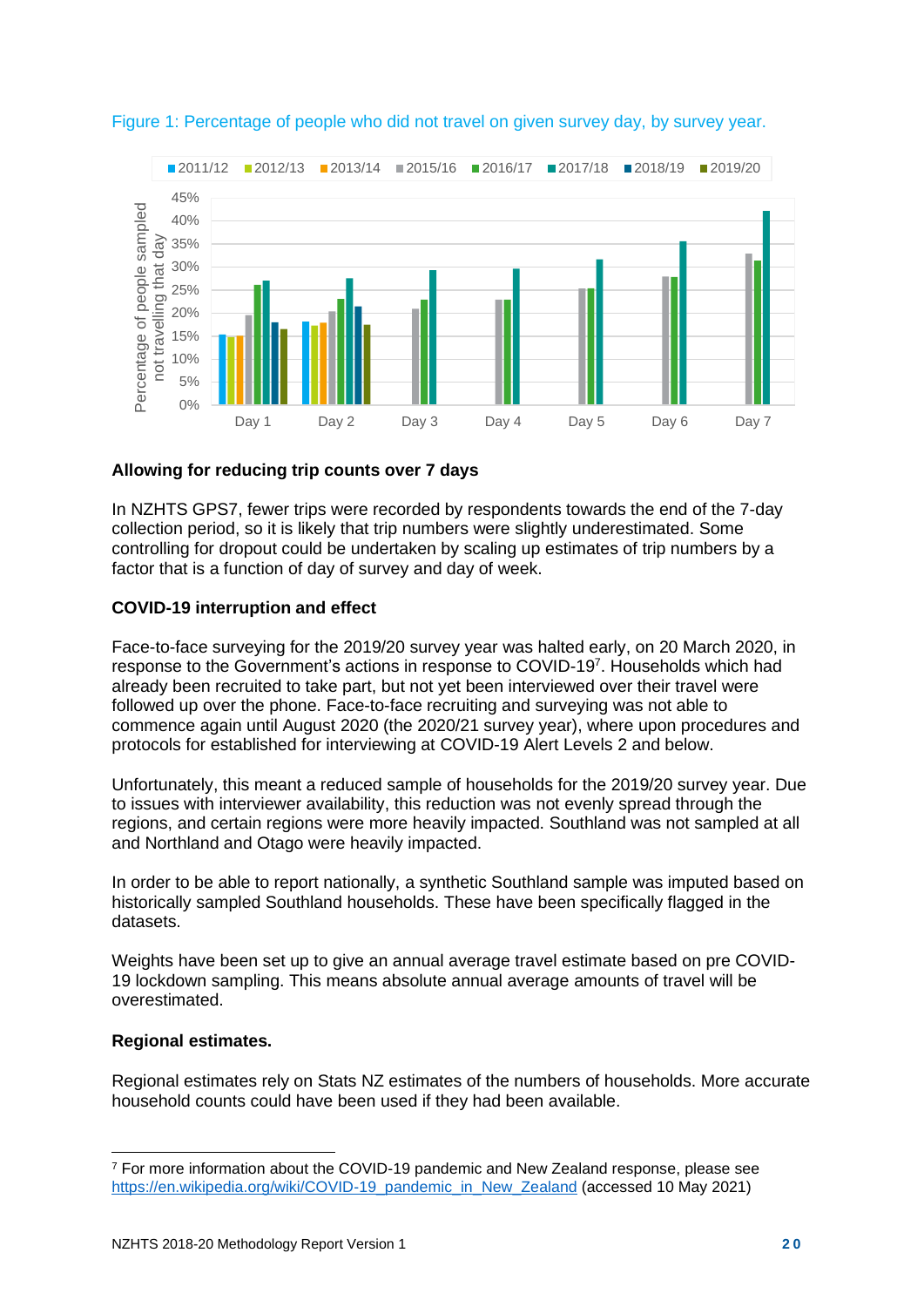## **Size of regions**

Some aggregations have been undertaken: Nelson/Marlborough/Tasman have always been considered as a single group, and to perform age x gender x region post stratification, some age groups were merged in Gisborne and West Coast.

### **Adjusting for person non-response at household level.**

In previous surveys all household members were expected to take part for two days. While there was some within-household non-response in earlier surveys, in the NZHTS GPS7 survey about 30% of occupants declined in houses where at least one person had agreed to take part. Of those occupants that started the survey, some did not complete all 7 days data collection.

All estimates were post stratified to age and gender distributions but there is an argument for weighting for household occupant non-response, on the assumption that a non-responding occupant is more like a responding occupant from the same house than another person of their age and gender.

### **Sample composition by age and gender**

The following table and graph compare the sample composition in the historical survey (2011-2014) with NZHTS GPS7 (2015-2018), NZHTS GPS2 (2018-20) and with the current NZ population based on the 2018 Census. The 2015-2018 sample under-represents younger people (under 30 years old) and over-represents people 55 and older. The 2018-20 sample shows a similar skew, but is trending closer to the census distribution for those age groups. Both survey periods under-sampled people 20-24 years olds.